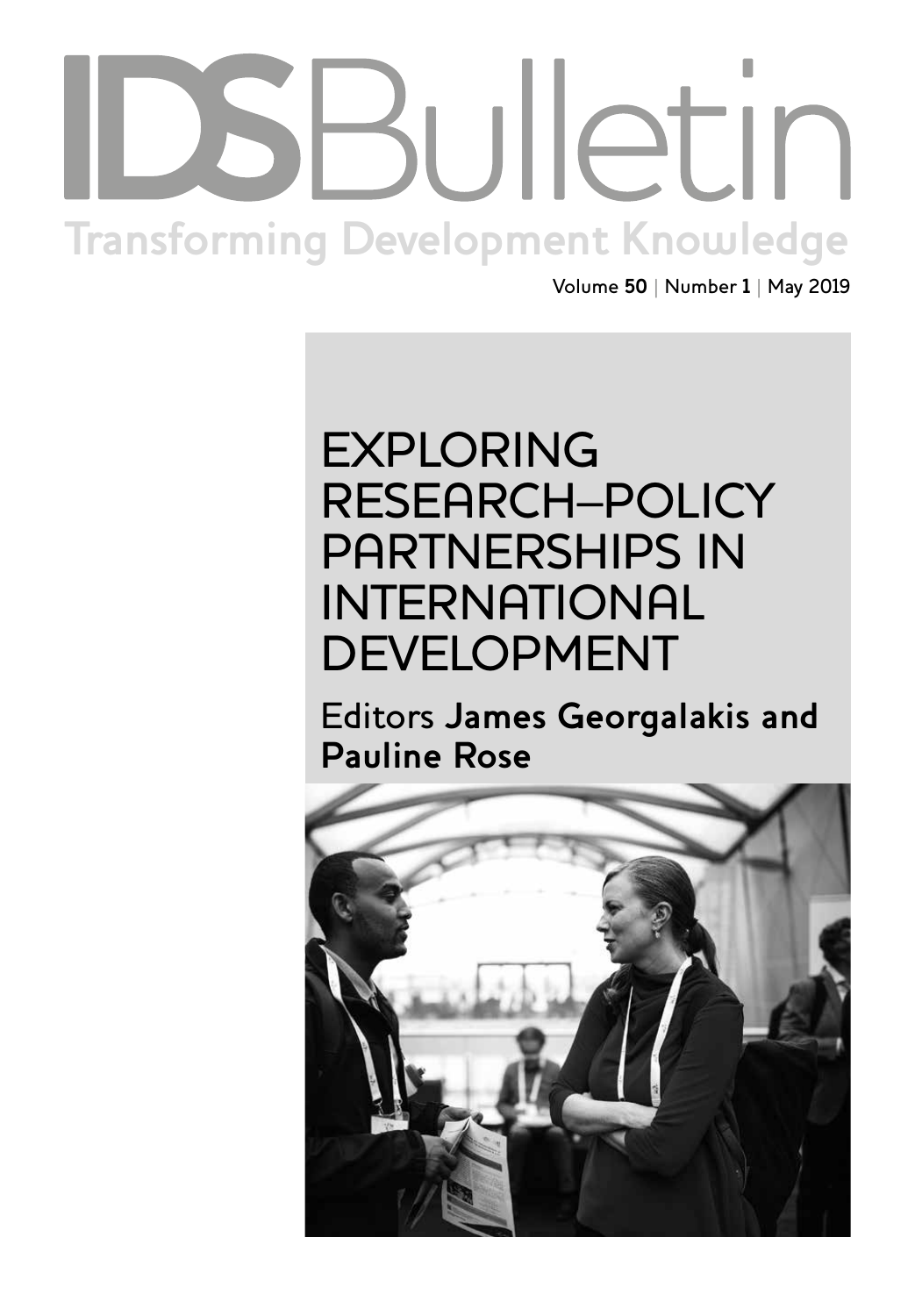| <b>Notes on Contributors</b>                                                                                                                                                                                                                                                                    | iii          |
|-------------------------------------------------------------------------------------------------------------------------------------------------------------------------------------------------------------------------------------------------------------------------------------------------|--------------|
| Foreword<br>Diana Dalton                                                                                                                                                                                                                                                                        | ix           |
| Introduction: Identifying the Qualities of Research-Policy Partnerships in<br>International Development - A New Analytical Framework<br>James Georgalakis and Pauline Rose                                                                                                                      | $\mathbf{1}$ |
| Rethinking Research Impact through Principles for Fair and Equitable Partnerships<br>Kate Newman, Sowmyaa Bharadwaj and Jude Fransman                                                                                                                                                           | 21           |
| Pathways to Impact: Insights from Research Partnerships in Uganda and India<br>Rachel Hinton, Rona Bronwin and Laura Savage                                                                                                                                                                     | 43           |
| <b>Exploring Partnerships between Academia and Disabled Persons' Organisations:</b><br>Lessons Learned from Collaborative Research in Africa<br>Maria Kett, Mark T. Carew, John-Bosco Asiimwe, Richard Bwalya, Anderson Gitonga,<br>Boakai A. Nyehn, Joyce Olenja, Leslie Swartz and Nora Groce | 65           |
| Layered and Linking Research Partnerships: Learning from YOUR World Research                                                                                                                                                                                                                    |              |
| in Ethiopia and Nepal<br>Vicky Johnson, Anannia Admassu, Andrew Church, Jill Healey and Sujeeta Mathema                                                                                                                                                                                         | 79           |
| Fundamental Challenges in Academic-Government Partnership in Conflict<br>Research in the Pastoral Lowlands of Ethiopia<br>Mercy Fekadu Mulugeta, Fana Gebresenbet, Yonas Tariku and Ekal Nettir                                                                                                 | 99           |
| Regional Research-Policy Partnerships for Health Equity and Inclusive<br>Development: Reflections on Opportunities and Challenges from a Southern<br><b>African Perspective</b>                                                                                                                 |              |
| Nicola Yeates, Themba Moeti and Mubita Luwabelwa                                                                                                                                                                                                                                                | 121          |
| How Did Research Partnerships Contribute to Bangladesh's Progress in<br><b>Improving Lives?</b>                                                                                                                                                                                                 |              |
| Mushtaque Chowdhury                                                                                                                                                                                                                                                                             | 143          |
| Glossary                                                                                                                                                                                                                                                                                        | 151          |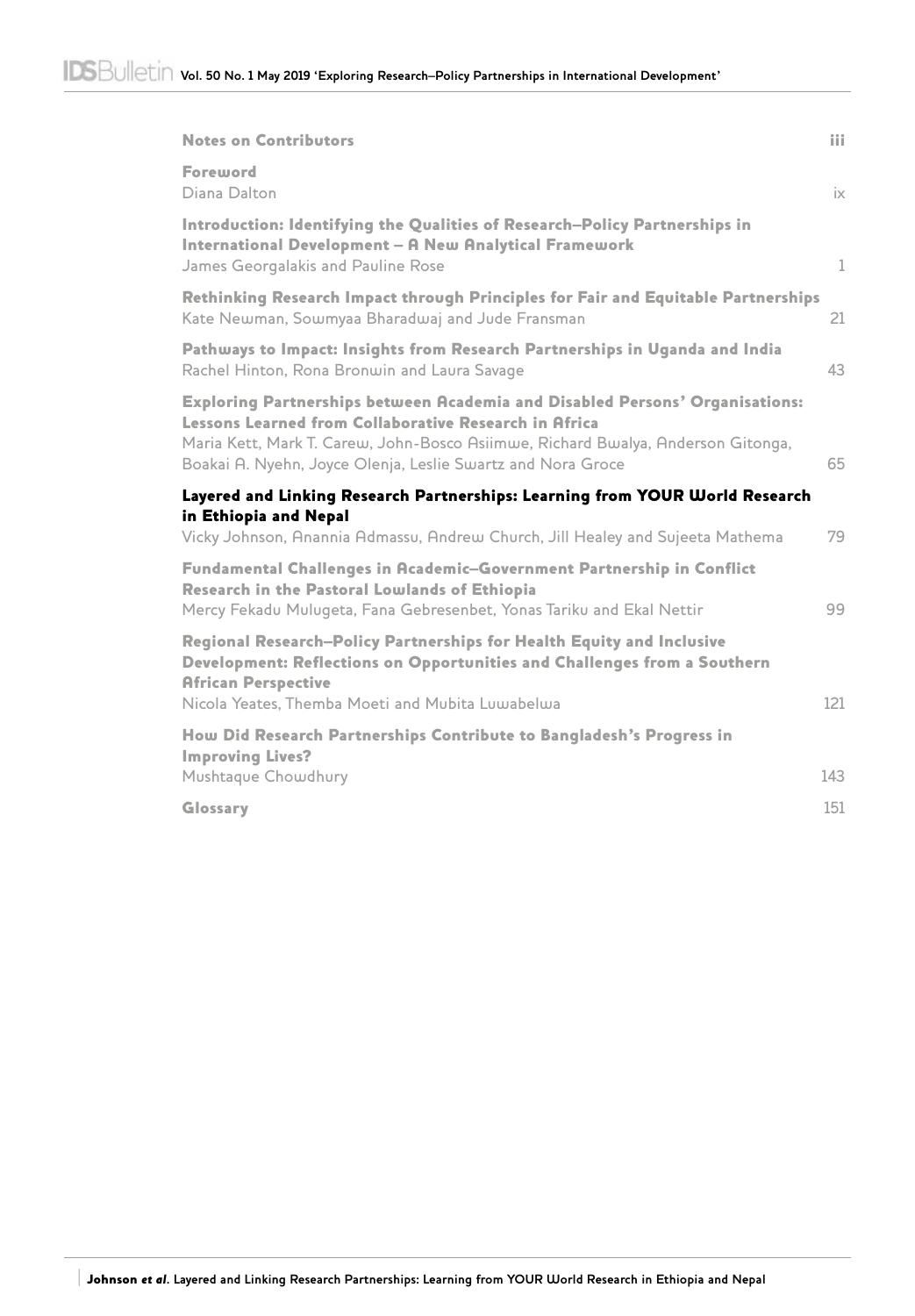### Layered and Linking Research Partnerships: Learning from YOUR World Research in Ethiopia and Nepal $\dot{ }^{\dagger \diamond}$

#### Vicky Johnson, $^1$  Anannia Admassu, $^2$  Andrew Church, $^3$ Jill Healey<sup>4</sup> and Sujeeta Mathema<sup>5</sup>

Abstract This article draws on learning from the YOUR World Research project in Ethiopia and Nepal, which uses the socioecological Change-scape framework to understand how participants in research need to be understood within a landscape of changing institutional, environmental, and political contexts. The article explores whether trustful relationships, ownership, and commitment can bring about more effective societal change through research. Through group discussion and reflective perspectives, the authors draw out possible indicators of successful partnership from the different contexts in which YOUR World Research was working. These include histories of interpersonal relationships; shared vision and motivations; building ownership; shared platforms and spaces for dialogue; and flexibility to respond to shocks and changes in context. The article suggests that whilst being realistic about the power and politics of partnership, there are mechanisms in partnership models that can help support high-quality rigorous research whilst creating impact at local, national, and international levels.

**Keywords:** youth, power, marginalisation, street-connected, civil society organisations, community, interpersonal relationships, Change-scape.

#### 1 Introduction

For many readers of this *IDS Bulletin* involved in research in the global South, the desire to work with partners to create impact has for decades been a fundamental reason motivating us to undertake research. More recently, however, in the twenty-first century, governments and funding bodies in many Western nations now require social science researchers to provide evidence that funded research has achieved economic and societal impact using specific criteria (Bastow, Dunleavy and Tinkler 2014). This has implications for research partnerships as researchers experience challenges involved in adopting certain practices, often

© 2019 The Authors. *IDS Bulletin* © Institute of Development Studies | DOI: 10.19088/1968-2019.107 This is an Open Access article distributed under the terms of the Creative Commons Attribution 4.0 International licence (CC BY), which permits unrestricted use, distribution, and reproduction in any medium, provided the original authors and source are credited and any modifications or adaptations are indicated. <http://creativecommons.org/licenses/by/4.0/legalcode>

The *IDS Bulletin* is published by Institute of Development Studies, Library Road, Brighton BN1 9RE, UK This article is part of *IDS Bulletin* Vol. 50 No. 1 May 2019 **'Exploring Research–Policy Partnerships in International Development'**; the Introduction is also recommended reading.

 $\overline{(\text{c}^{\bullet})}$  BY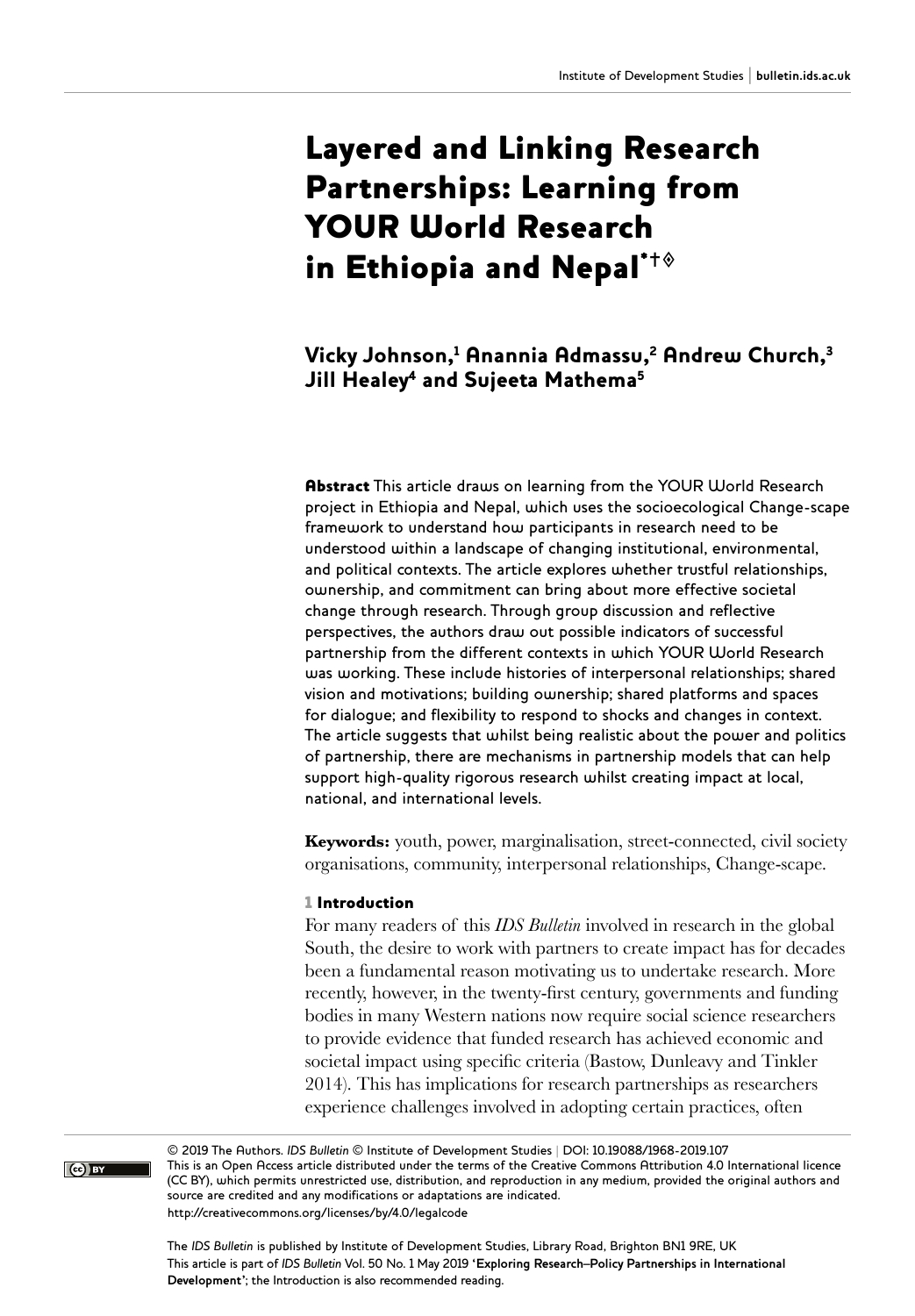prescribed by funders and governments, to achieve, measure, and report on impact.

This article discusses some of these challenges as experienced by the partnerships formed through the process of research in an ESRC-DFID piece of research known as YOUR World Research.<sup>6</sup> The partners involved in YOUR World Research include universities, both in the global North (the University of Brighton and Goldsmiths, University of London) and in the global South where the national research leads have institutional links (Addis Ababa University and Tribhuvan University). Also included is the civil society organisation (CSO) ChildHope UK and a national non-governmental organisation (NGO), CHADET, which supports applied research in Ethiopia, as well as ActionAid Nepal and a small organisation called HomeNet, also in Nepal.

Youth Uncertainty Rights (YOUR) World Research (the popular title for the ESRC-DFID-funded research) is about how marginalised youth navigate uncertainty and negotiate their rights in conflict-affected and fragile environments in Ethiopia and Nepal. National research teams worked with 500 youth in each country and carried out co-construction of methodology in the early participatory phase of the research. In later phases, across four rural and urban research sites, detailed in-depth interviews were conducted with 150 youth, and then focused interviews with a further 100 youth on particular emerging issues of importance to young participants in each country. Regional/provincial and then national youth seminars were then held in order to verify youth perspectives and feed youth evidence and voice into policy and practice. This article discusses how the partnerships in YOUR World Research in both Ethiopia and Nepal have proved to be platforms from which to amplify the voices of marginalised youth to achieve impact.

In this article, the directors of our key CSOs and the Principal Investigator (PI) present reflective perspectives on their experience of partnerships. We use these perspectives as one source of material alongside the discussions that partners recorded in a focus group to analyse the common threads in our analysis of partnership. The focus group involved partners from universities and CSOs in the UK, Ethiopia, and Nepal coming together face to face and following up remotely. We drew diagrams of relationships, defined questions to dig deeper, and recorded our discussion. To facilitate and fully represent partner voices in the text, each civil society partner was asked to consider the PI's perspective and the findings from the focus group and then in the perspective presented in this article to outline their motivations for involvement in research, indicators of good partnership, and some of the significant challenges to partnerships in supporting research to be impactful. Each partner considered a central question in writing their perspectives that emerged as a key issue in the focus group discussions: *whether partnerships aiming to achieve impact require trustful relationships, ownership, and commitment to action to bring about societal change?* In brief, through focus group discussion and commenting on each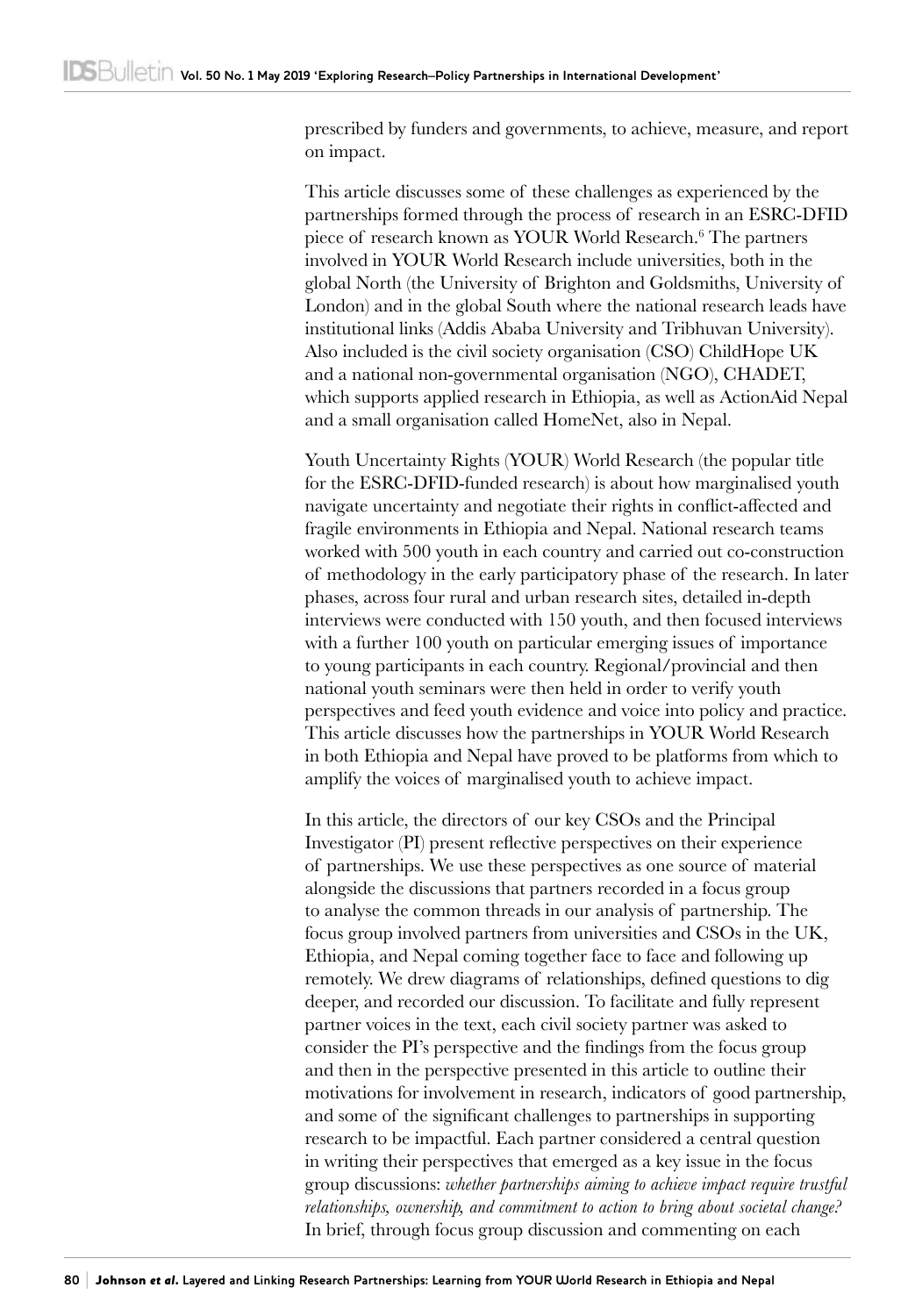other's perspective, we agreed that our shared motivation behind the YOUR World Research, from all partners, was ultimately to improve the lives of the poorest and most marginalised. Our initial discussions indicated that we also agreed that the basis of successful partnerships for impact lay in the interpersonal relationships, common goals, and shared vision we discuss below.

We present information about how our different global and local partnerships were formed and what different partners feel has contributed to success. In our analysis and our conclusion, we link these reflections on partnership to our conceptual framework, Change-scape (see Section 2 for description and references). We discuss how this has helped us to build and sustain partnership by putting in place space for dialogue, mechanisms, or strategies such as team sharing, sustained communication, and support between global North and South, alongside securing funding that enables us to build on previous interpersonal and institutional relationships. Approaches to partnership and applied research have, as well as maintaining our initial intention to involve marginalised youth in applied research, proved successful in achieving impact in rapidly changing political and environmentally fragile environments.

Working with the Change-scape framework, we have been able to draw out partnership indicators and mechanisms in this article, and these are offered as ways to achieve better partnerships and impact. Involving youth and communities in the global South in developing the conceptual framework is an approach that aligns with findings of projects examining partnership-based research undertaken in the UK. Proponents of a community approach to partnership that works on a basis of coproduction argue that involving community partners and people in all stages of the research lifecycle, including design and conceptual thinking, allows research partnerships to challenge existing power relationships and make a difference to the communities of geographies, identity, and interest that are connected to the research (Banks *et al.* 2019; Martikke, Church and Hart 2019).

#### 2 Change-scape – an approach to building partnerships for applied research

A distinct aspect of this article is that we offer insights into how the conceptual framework that we use in the overall approach to our research and impact helps us to both work in this fast-changing environment and keep our focus on the children and young people we are working with. This framework we refer to as a Change-scape (from Johnson 2011, 2017, for example), a landscape of change that is in constant flux and that is changing over time. It is a socioecological model, informed also by critical realism (for example, as expressed by Robson 2002), that places people/youth at the centre of research. In keeping with a critical realist approach, a series of mechanisms is suggested to build the agency of research participants and researchers to interact with other relevant actors in different contexts to create impact.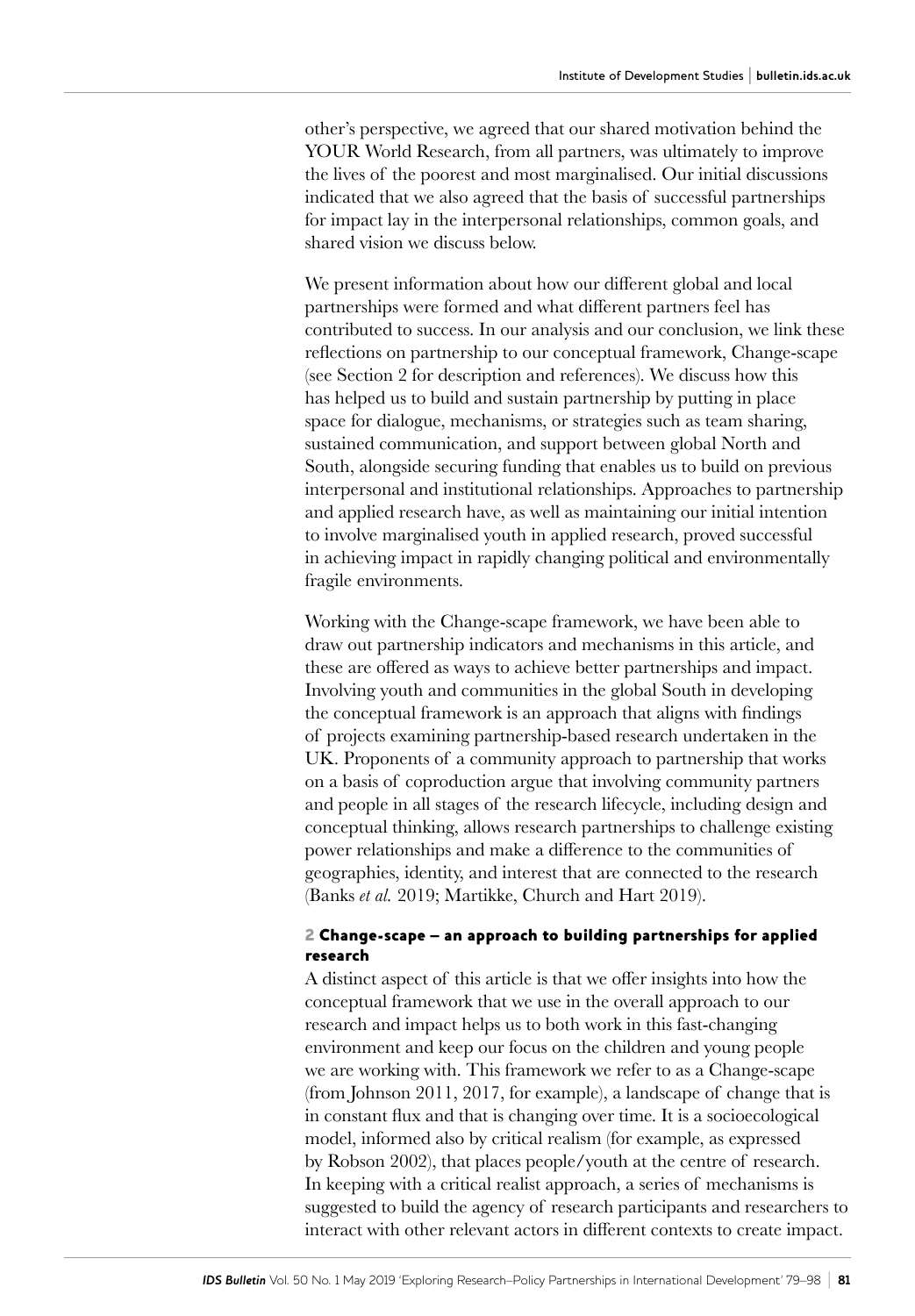The Change-scape has, therefore, in YOUR World Research given us ways to link the young people at the centre, who have multiple and shifting identities, ideas, and interests, with the broader social norms and power dynamics in families and communities, and in turn with often fast-changing broader natural, cultural, political, and policy environments. The article argues that this conceptual framework has been key to YOUR World building more collaborative and impactful research together, as the people in partnerships are embedded in the research. We also suggest that these mechanisms in our applied research clearly link to partner motivations to facilitate changes in the lives of marginalised youth and in their broader contexts.

Change-scape, as employed by YOUR World Research, includes mechanisms such as: creating safe spaces for youth, as well as researchers and partners working with them to develop confidence and to interact with policymakers; strategies of communication across the research partners to share learning and build capacity; and continued communication to build trust between people involved in the research. Partners have discussed in their reflections below on how we have worked together to achieve meaningful and transformational changes in young lives and in the families, communities, and societies that they live in.

Impact is also understood beyond direct changes in young lives, at the following layers or levels: the policies and practices of partners with whom the project formed trusted relationships; policies of broader stakeholders interacting in the research including government and non-governmental service providers; and in informing rights advocates amongst youth, in communities and civil society for transformational societal impact. This notion of impact being layered fits with a socio-ecological Change-scape framework that recognises youth as agents of change in constantly changing contexts, as described above (Johnson 2017).

We go further to then ask, on the basis of the partner discussions and perspectives presented, how these fit with or extend our Change-scape. We discuss in this article: how we have established trust and achieved shared motivations for research; what mechanisms or strategies have been useful for building our partnership; and how this has translated into different outcomes and impact. All of the partners appreciate that we have our own different personal, organisational, social, and political agendas that layer on top of this desire to achieve transformational societal impact that can help young people to realise their dreams and attain better futures. Working with marginalised youth enabled the team to better understand their views and to feed these into a research process that aimed to have impact. To what extent youth were treated as partners or participants in the process is not discussed (see, for example, Johnson *et al.* forthcoming, 2019). In this article, we keep the focus on how partners in CSOs in both countries have worked together with researchers to engage young people and change their contexts and lives.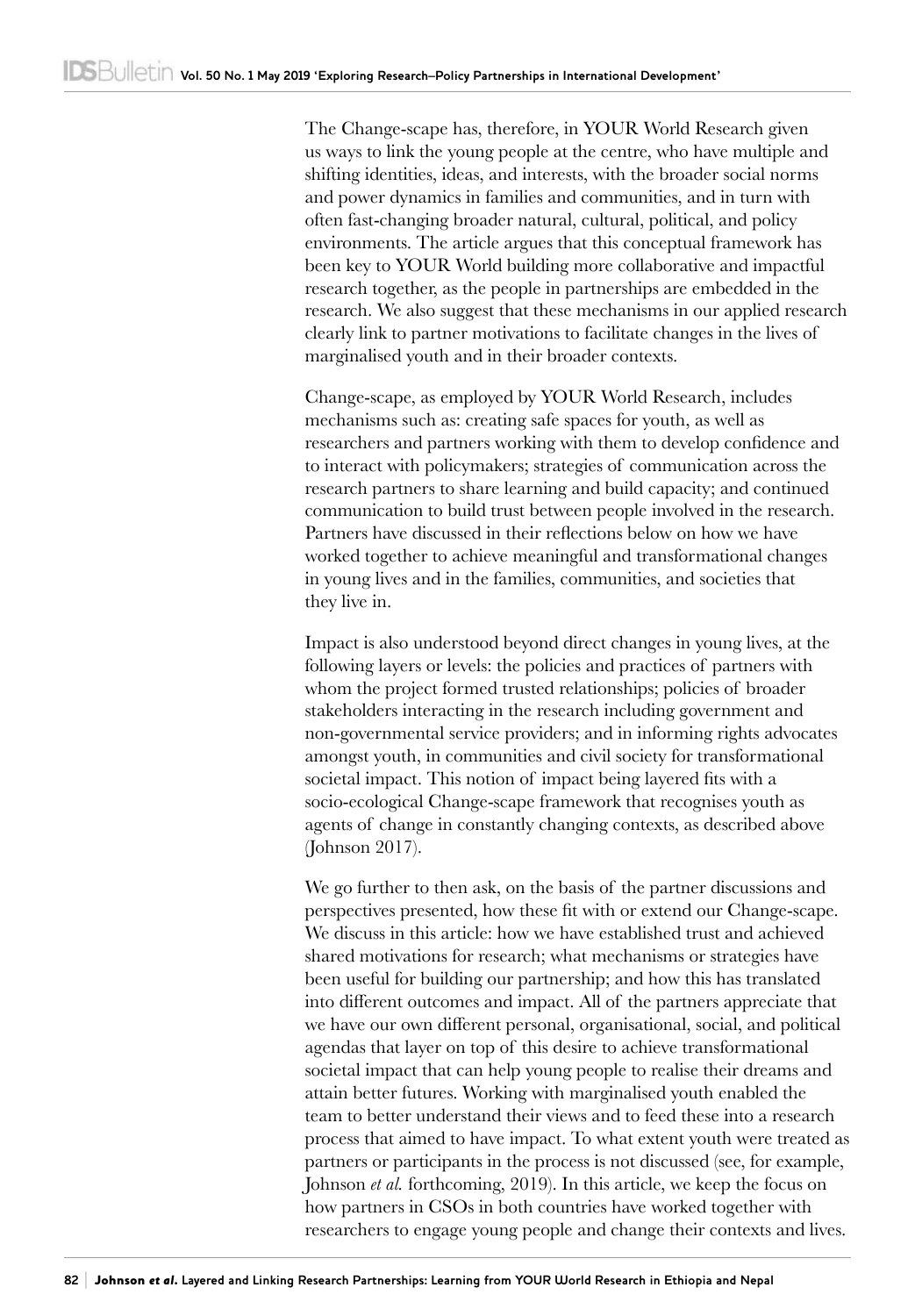#### 3 Different perspectives on partnership

We write this section from the different perspectives of the partners in YOUR World. Each reflective perspective below was written by individuals, using a set of headings agreed in discussion by the project team. Although we talk about all being part of a broader YOUR World partnership, in reality the partnership comprises many layers and formations of relationships that are older or newer, and are in different stages of building trust and shared values. The reflective perspectives set out below first include the PI, from a UK university base. We then provide two perspectives from the global South, one from two NGO partners linked to YOUR World Ethiopia and one from our NGO partner from YOUR World Nepal. These describe the way in which partnerships formed between this team and the research teams linked to universities and NGOs in the global South.

The perspectives of the NGO partners focus on what motivated them to be involved in the research project and how their partnerships have developed with research teams that are based in their offices and working with them to achieve impact. These draw out indicators and mechanisms for achieving what we see as a good partnership and impact. They also reflect on the importance of the spaces that we have all created for South–South learning and the South–South partnerships that have strengthened through the period of YOUR World Research. Finally, we provide a reflective perspective from our Ethiopian NGO partner who specifically discusses how partnership has informed impact.

#### **3.1 The reflective perspective of the PI**

*As a practitioner researcher for over 20 years before entering academia, my research has always needed to feed into policy and practice. So for me the impact agenda was welcome. I have gained important learning from within academia and now as a PI for YOUR World Research, funded by ESRC-DFID's Joint Fund for Poverty Alleviation Research. Beyond instrumental impact where we seek to change policy and practice and impacts on capacity building and networking, conceptual impact is vital. Conceptual impact is about creating new knowledge and insights that help us to leap over challenges in the reality of poverty and to negotiate different pathways out of poverty together.*

*I see partnership and impact as happening in a Change-scape or landscape of change, in rapidly evolving political, fragile, and conflict-affected environments, changing social norms, and global and national economic and political systems. And with this, changing commitments to different potential pathways out of poverty. Processes of building partnerships also link to the shifting and multiple identities of the people we conduct our research with, but also to our own shifting situations and identities as researchers. All this is set within a complex network of relationships and connections, inside and outside specific research processes, some positive and some negative, which are then sometimes built into partnerships that can facilitate impact. As in our research, we need to navigate uncertainty in a positive way together.*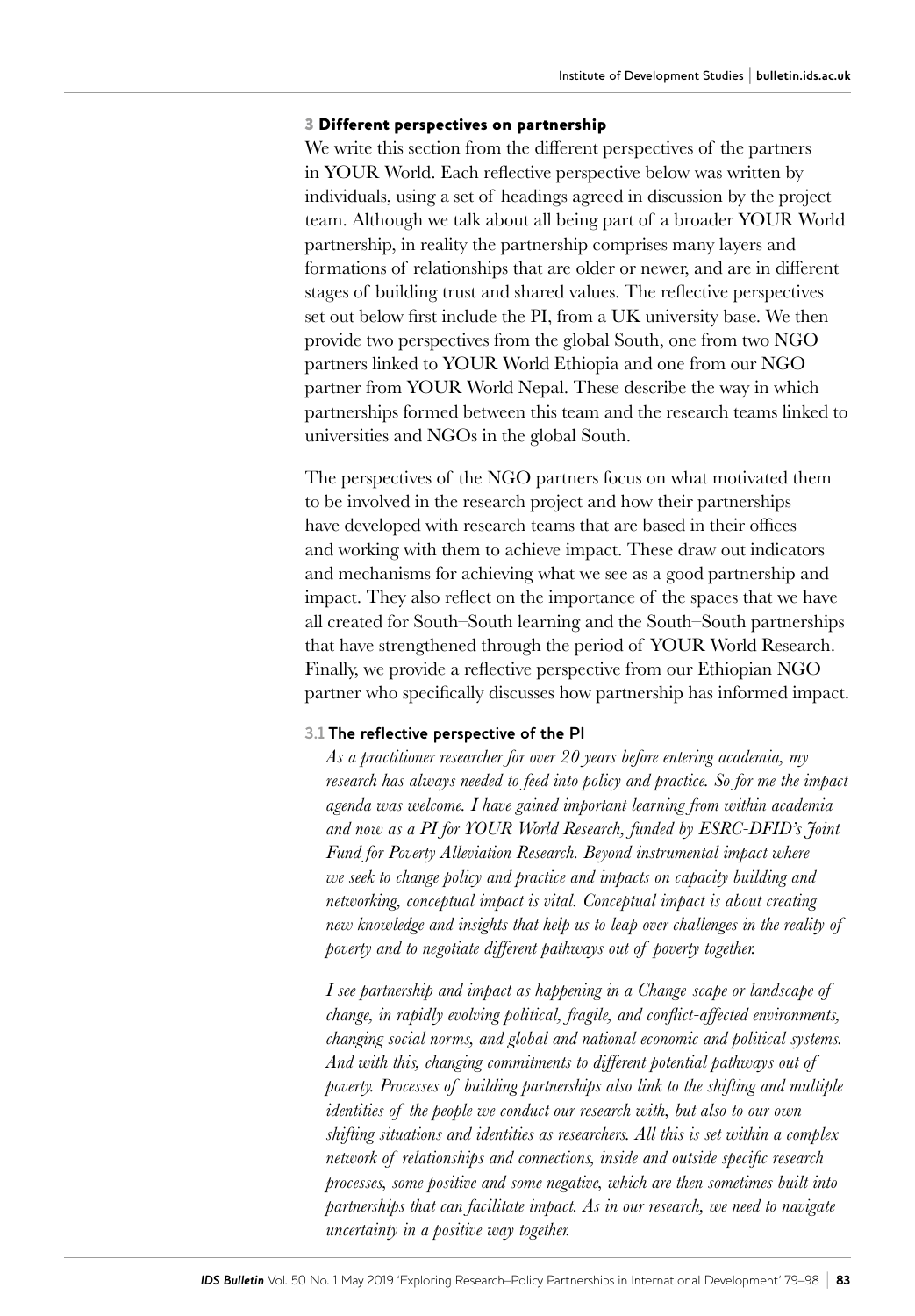*Partnership includes negotiating power dynamics, acknowledging different agendas, and a commitment to each changing ourselves. To listening to each other, sharing values, and collaborating on approaches to working with poor and marginalised people. It is a two-way or multi-way set of relationships and dynamics. In YOUR World Research, it is not just about changing the context in which youth live their lives, but creating conditions that enable young people to change their own contexts. I cannot imagine how this would be possible without strong national organisations that have trusted relationships with marginalised youth, without which we could not even carry out our research. They work tirelessly to change not only their own programmes, but also to influence thinking amongst other local services and provincial and national youth policy.*

This reflective perspective, along with research team discussions, have helped us to structure this article. We have used perspectives from partners in Ethiopia and Nepal to draw out indicators and mechanisms for achieving better partnerships. Understanding the layers of partnership working in different contexts and the way in which individuals interact within their institutional power dynamics is similar to our approach to our research in the Change-scape conceptual framework. We draw out indicators and mechanisms that help to link researchers and practitioners in partnership to the institutional and political systems that surround them. Part of our person-centred approach to research and creating impact through the Change-scape framework links people in research processes into partnerships and into broader social, cultural, environmental, and political environments.

#### 4 Reflective perspectives from partners

Through initial discussion at a workshop organised by the ESRC-DFIDfunded Impact Initiative at the Institute of Development Studies, we noted our different layers of partnership, and that partnerships are built over time. We decided to reflect further and planned for partners to write reflective perspectives from Ethiopia and Nepal from which to draw out indicators and mechanisms for building better partnerships. Partners from the two countries examined the way in which partnership has been formed and asked the question: *Do partnerships require trustful relationships, ownership, and commitment to action to bring about societal change?* We did not have a set format for these perspectives, but more of an open forum so that indicators could emerge and then we could further analyse to draw out key mechanisms that would be useful to share for broader learning.

Our key assumption in all of these discussions was that partnership had been important in achieving impact in the YOUR World Research project. When interrogating this, we decided that partnership had served as a platform from which marginalised youth views on their strategies to navigate uncertainty could be at the core of impact. In turn, by working with broader stakeholders, the research had informed policy and practice and this was seen as a step towards transformative impact in youth lives and their communities.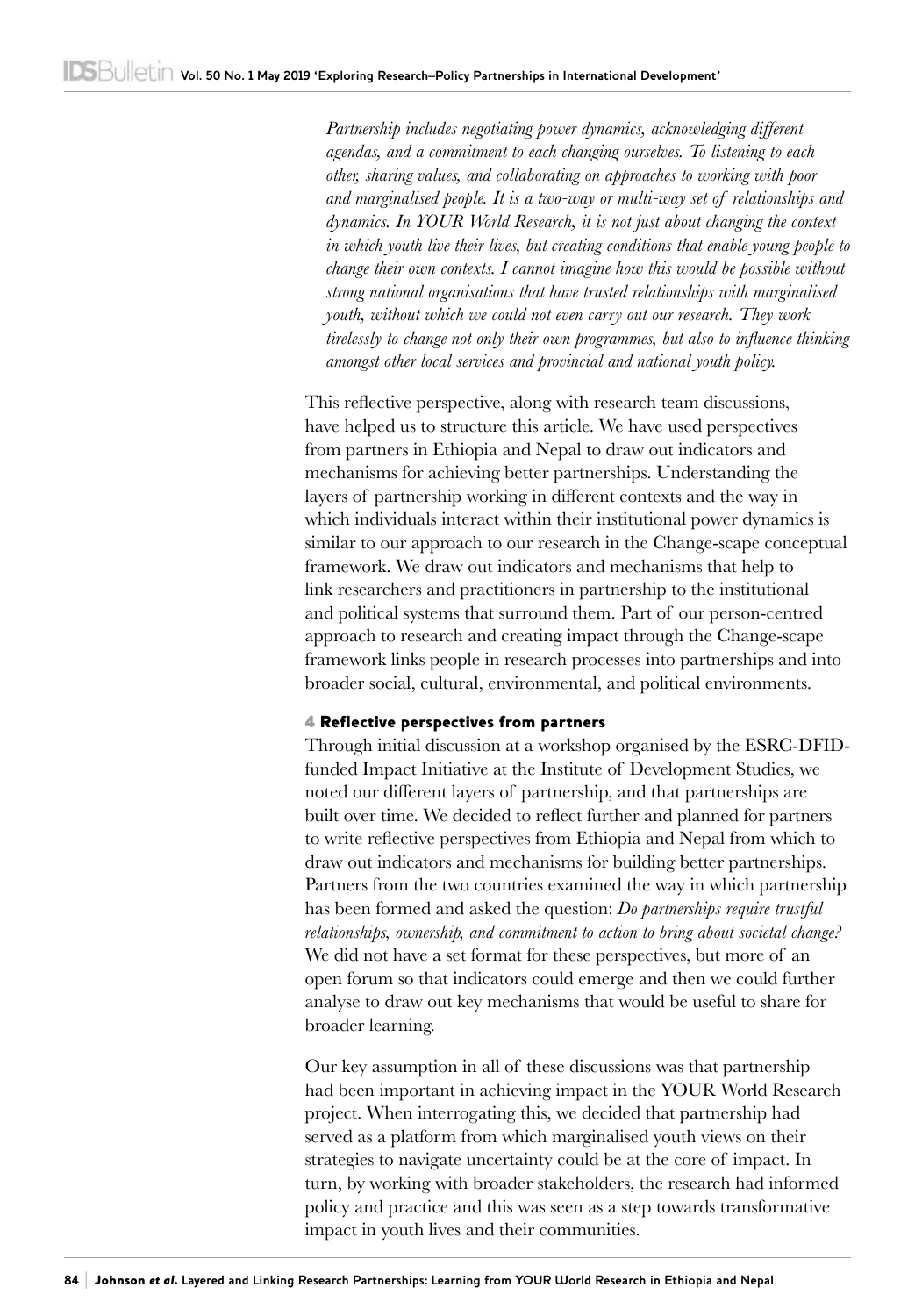Evidence has been collected throughout the project that demonstrates impact in a number of different contexts. For example: the academic capacity of researchers from the global South has increased, demonstrated by progress in doctoral studies; local partner policy papers and how they define the most marginalised has been influenced by the research project; research into policy and practice seminars on discourses around youth and marginalisation have been set up with national universities and ministries in both countries. Relevant government ministries in each country are engaging with the research partnerships and have asked for evidence about marginalised youth to feed into particular papers on the status of youth and of youth policy. There have also been spaces created for discourse between policymakers, practitioners, marginalised youth, and researchers in YOUR World and in the broader national academic community. For example in both countries, ministries have been keen to work with YOUR World national research teams on provincial and national youth seminars to understand how youth voices can feed into youth policies (in March 2019).

#### 5 What are you looking for in partnership? Indicators for positive partnerships

The partners have identified indicators of success for building partnership that we feel have been critical to making our academic research more applied. In this section, we provide two jointly written reflective perspectives based on discussion and co-writing between the authors. The first is an example of South–North three-way partnership and describes how this partnership was established between YOUR World Research team and donors, the UK-based NGO ChildHope, and the Ethiopian-based NGO, CHADET. Both ChildHope and CHADET work on child rights and poverty. ChildHope facilitates funding from UK-based donors and provides capacity building and sharing of knowledge with national partners, such as CHADET.

The second joint perspective is built on a long-standing South–North relationship between ActionAid Nepal and the PI in which there has been a research relationship for over 20 years. ActionAid Nepal is now a national Nepali charity that arose out of the international NGO, ActionAid. This second perspective also focuses on the South–South partnership that has been built during the research process between the national YOUR World Research Nepal team and the national NGO, ActionAid Nepal. The two perspectives reflect on the network and history of trust through interpersonal relationships. From the reflections, we have further analysed and presented an emerging set of indicators that are key components of positive partnerships and impact.

#### **5.1 Reflective perspective from ChildHope and CHADET (Jill Healey, ChildHope and Anannia Admassu, CHADET)**

*The 'web' of links between the universities and agencies involved in this partnership are complex and have evolved over time. CHADET and ChildHope have worked in partnership since 2001, and both organisations have evolved*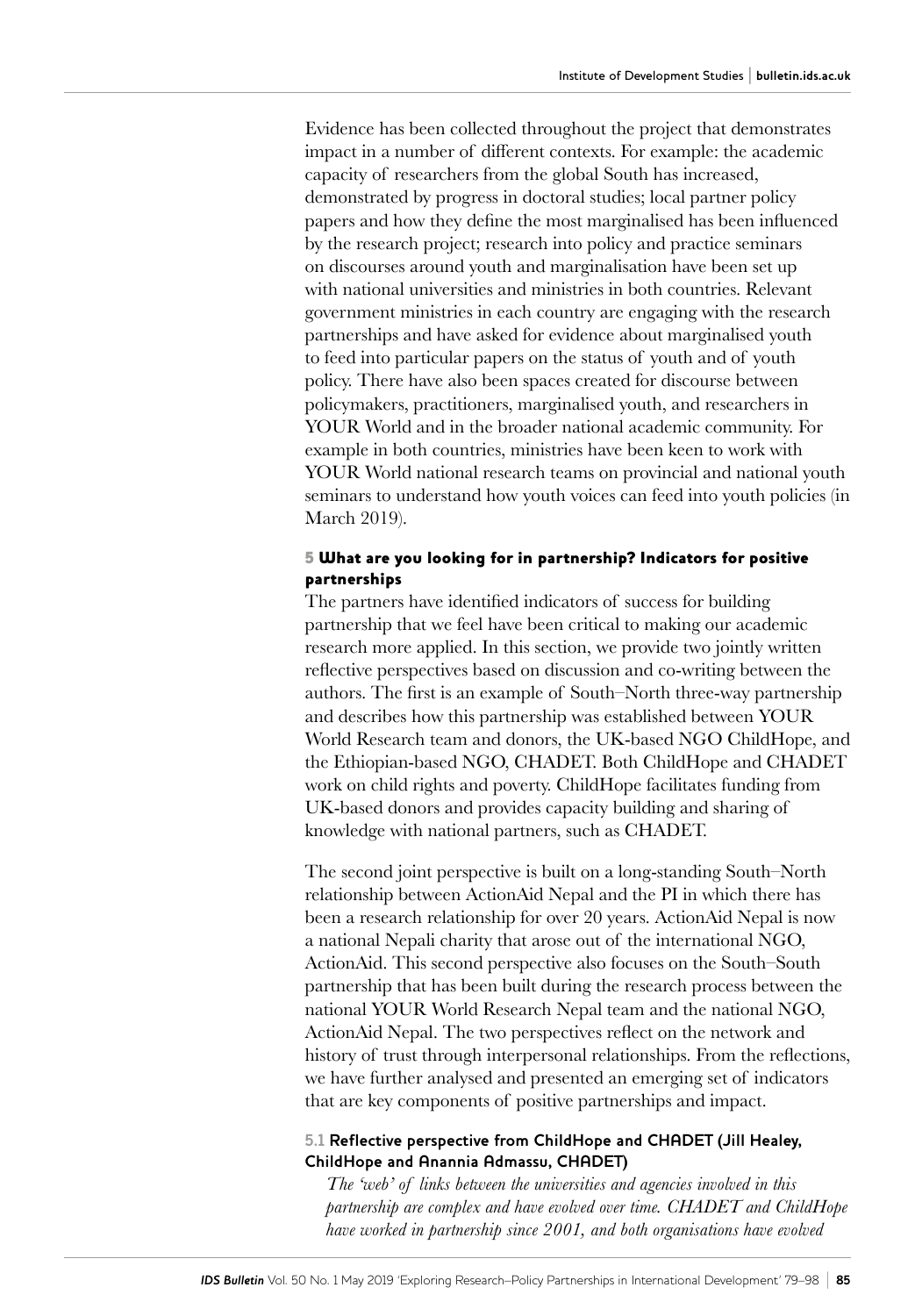*and grown over that time. Both were established as an immediate response to the visible street and working children in mostly urban settings, focused on meeting core needs and survival – food, shelter, clothing, first aid, and basic health care as well as to enhance the active participation of communities and other stakeholders in the protection of vulnerable children. As each organisation came to understand the children better, the focus extended beyond the immediate, looking at education and training, life skills, and basic psycho-social support.*

*The children and young people were increasingly consulted about their situation as both CHADET and ChildHope developed awareness of the importance of children's participation in explaining their problems and identifying solutions. This in turn led both organisations to start considering the causal factors behind street involvement. What pushed or pulled children to the cities from their (usually rural) homes? Did they attain the opportunities they had hoped for when they arrived and, for those who wanted to return home, was reconciliation with their parents, families, and communities possible? CHADET and ChildHope began to explore the feasibility of preventive strategies, so that children were less tempted to take the risks of making such hazardous and uncertain journeys and saw opportunities in their home villages.*

*As the thinking grew, so too did the size and scope of both organisations, both recognising the potential to reach many more children and young people, while maintaining a focus on those at very high risk. They were also aware of the danger of operational growth if this wasn't matched by strengthening the infrastructure underpinning activities. The nature of the partnership had always been one that had been aware of – and discussed – the fragile power dynamics between 'Northern' and 'Southern' partners. Both had witnessed the problems faced by Southern organisations that had delivered large projects*  devised and funded from the North only to be left with inadequate infrastructure *unable to sustain projects independently when the money for the project dried up. Unfortunately, the drive towards large-scale, results-driven development popular with major donors in the early to mid-2000s offered little choice to many agencies.*

*ChildHope and CHADET were fortunate to receive a six-year strategic grant from Comic Relief in 2006, which enabled them to simultaneously grow the reach of CHADET's programmes and give the attention and resources needed to strengthen internal policies, systems, and structures. This in turn prepared the ground for the two organisations to secure UK Aid Girls Education Challenge (GEC) funding in 2013 as part of the fund's 'Step Change' programme. The funding was the largest single grant secured in each of the organisation's history and ChildHope was a much smaller lead partner than the others in the programme (Save the Children, Plan, Mercy Corps, Aga Khan Foundation, Care International, etc.).*

*It would be fair to say that the experience of managing this programme, now in its second phase – itself intensely results-focused with heavy compliance requirements – has both tested and strengthened both organisations and the relationship they have with one another. It is important to describe the long journey that the two organisations have taken together to get to this point because*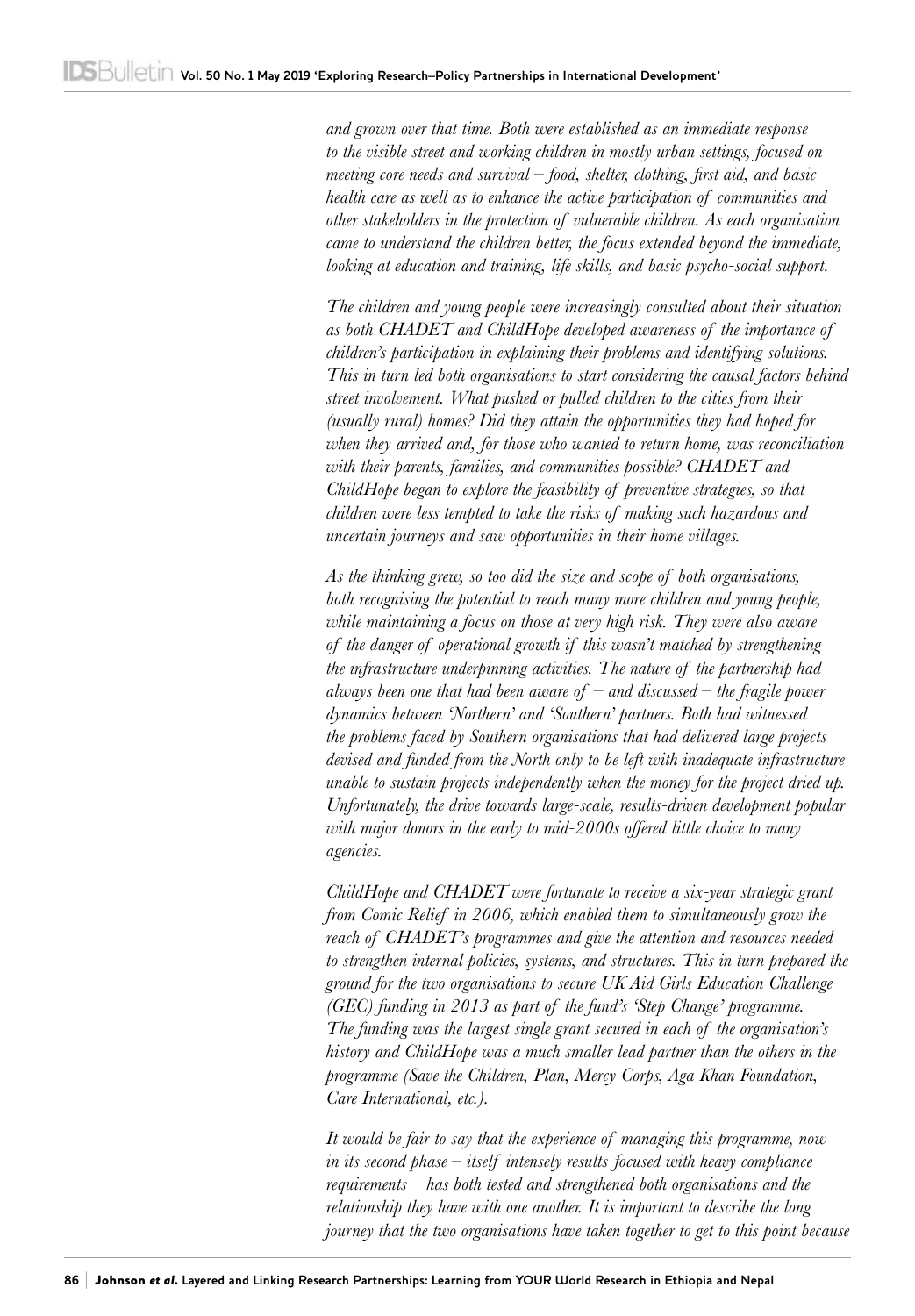*it illustrated not only their shared and evolving vision for the children and young people they work with but also the commitment to the partnership and the organisations themselves. Over a period of almost 20 years, they have built a strong platform that enabled the Ethiopian component of the YOUR World Research project to be developed.*

*Importantly, this platform was not only made up of policy and processes but also of people and time. Vicky Johnson, PI and lead of YOUR World Research, had previously worked for ChildHope as Head of Partnerships and Programmes and was therefore well known to both organisations, as well as supporting CHADET's Director to take forward his aspirations to study for a PhD. The limited funding available for the YOUR World Research, combined with some of the delivery requirements and expectations of the grant, would have made it very difficult for CHADET to participate in the research as a standalone project. Similarly, ChildHope would not have been in a position to support CHADET, or any other partner, if this were their only piece of work together. However, by building on existing resources, connections, and infrastructure, and working with people who knew each other well, the Ethiopian component could be co-created by drawing on the strengths of its different participants and what they could bring to the table.*

*From that base, further essential elements could be brought in as part of developing impact – experts from academia and government officials, for example – essential to the effectiveness of the research. Moreover, access to*  communities and ability to identify and work with the young people involved *was made possible by the fact that the project was being run by an organisation with recognised integrity and understanding of the community, and known to deliver quality support to children and young people living in high-risk and hazardous contexts. That this organisation was coming to talk to the young people about their aspirations and rights was likely to be much less threatening and seen as a logical step in the organisation's programmes.*

*To make the partnership work in a research context and to create impacts, the relationships needed to be adjusted. ChildHope, often a lead partner, took on a more facilitative 'back seat' role. This meant quite significant involvement in the setting up phase, a much lower profile during implementation, and increased involvement again as the project closes. The ongoing GEC programme, still being implemented by CHADET and ChildHope, will enable the research partners to explore potential application of the learning in different contexts, as there is continuity of connection between them.*

*As a local implementing partner, CHADET has been able to establish new partnerships and widen its existing reach for impact with government bodies and other institutions at local, regional, and federal, i.e. ministerial offices. Over the latter stages of the project period, there have been fast and fundamental changes in the Government of Ethiopia with the inspired new prime minister asking for policies to be redeveloped, and in turn the Ethiopian YOUR World Research team being invited to comment and help develop policy at national level to include the most marginalised youth perspectives into youth status reports and youth national policy. The team has also been asked to set up a research into*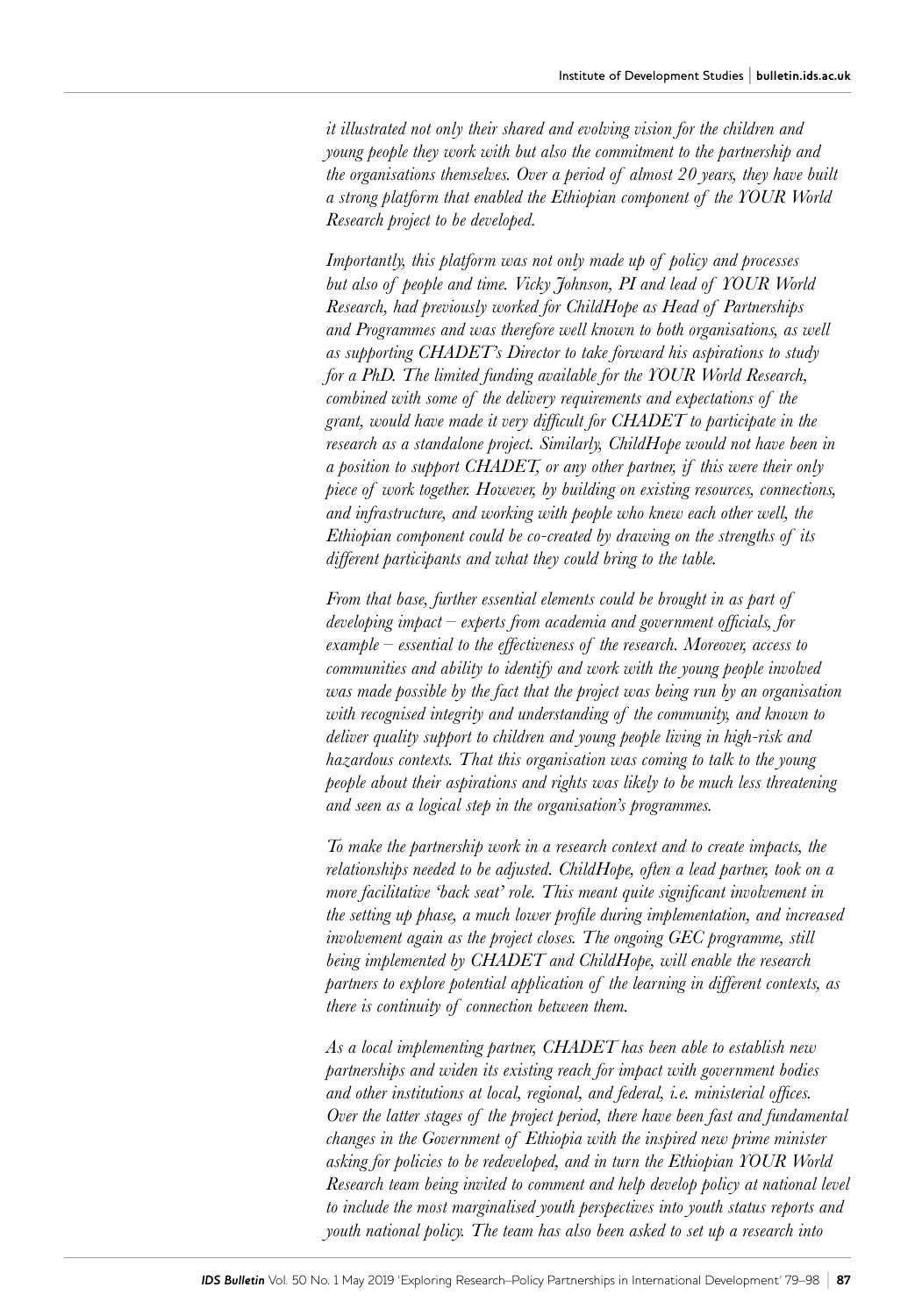*policy and practice forum by the former Ministry of Youth and Sports. This builds on CHADET's experience of setting up a similar forum for children's evidence to influence the Ministry of Women and Children's Affairs.*

#### **5.2 Reflective perspective of ActionAid Nepal (Sujeeta Mathema and Vicky Johnson)**

This perspective demonstrates another layer of relationships and reflects on the South–South partnership between the YOUR World Research team and ActionAid Nepal. It presents how this partnership has formed during the research process and then how it serves as a platform to work with government and international players on issues of youth marginalisation and rights.

*In June 2016, ActionAid Nepal took up the opportunity to work with the University of Brighton and then later Goldsmiths, University of London, as a research partner on YOUR World Research. With other Southern partners in Ethiopia, the then Director of ActionAid Nepal, Bimal Phnuyal, provided input into the proposal to ESRC and DFID, helping to shape the research and provide details about the context, and where and how to access the most marginalised youth. The research is about youth, their motivations, their desires, their hopes and aspirations, and their uncertainties. ActionAid is keen to learn and understand more to implement effective work to bring changes in young people's lives and livelihoods.*

*ActionAid Nepal is a non-governmental, non-denominational, non-partisan, and national social justice organisation, rooted and working locally in different parts and regions of Nepal. We are also a part of both national and global social justice movements and other civil society networks, alliances, and coalitions. Shaped and driven by our values, vision, and mission, we work for transformative and structural social changes through people's active agencies. We believe in human rights and embrace human rights-based approaches to fight against not only the symptoms but mainly the structural causes of poverty, injustice, and inequality. In alignment with this, the YOUR World Research project took a rights-based approach that used the Change-scape which links youth voice and agency to our rapidly changing political and environmental context in Nepal.*

*As the Nepal team of Youth Uncertainty Rights (YOUR) World Research were progressing in their research process, ActionAid Nepal wanted to ensure that the research approach and emerging findings as part of the impact process were shared with the rest of the organisation and its members and networks. It was important to set up regular meetings in order to understand YOUR World findings, and how in response, ActionAid Nepal could change its strategy and approaches where relevant. By being fully informed, different members of ActionAid took ownership of the outcome and amplification of the results, something that ActionAid Nepal regards as an important part of partnership.*

*The YOUR World partnership between academics and practitioners has brought a vibrant interest in the organisation. In mid 2017, when ActionAid Nepal was in the process of formulating its Country Strategy Paper, a debate took*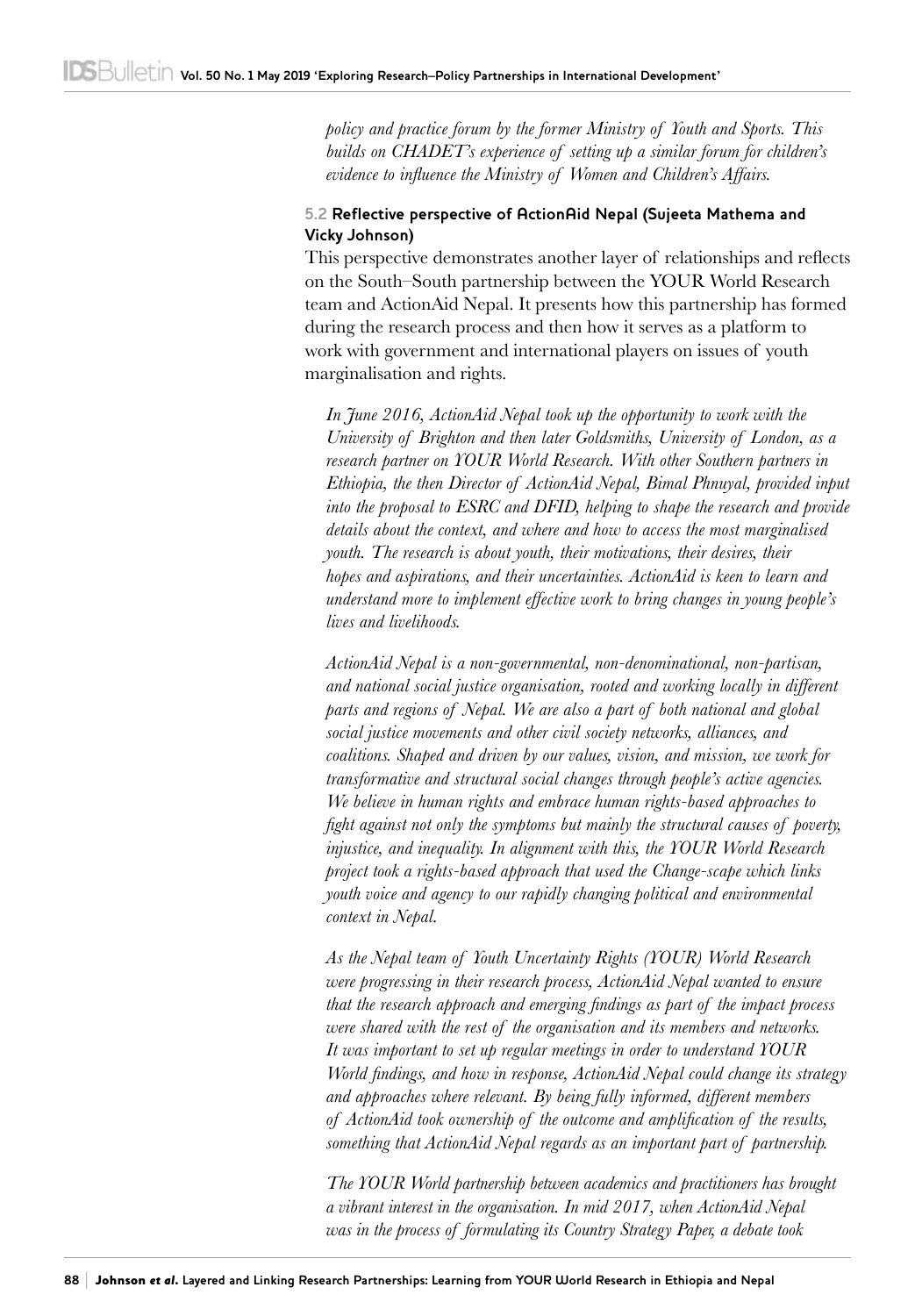*place on the centrality of recognising young people/youth and actions needed with them to improve their lives. This youth-centred approach is characterised by the Change-scape that places youth at the centre of YOUR World Research and at the centre of any action that seeks to improve their lives in the midst of intergenerational relationships and cultural, political, and environmental contexts.*

*Suggestions came from each corner of the organisation about the value in recognising young people as the driving force and energy to bring the changes in our communities. Therefore, it was decided that ActionAid Nepal would work with young people, while keeping women and girls at the centre, amongst all the people living in poverty and exclusion. As a result of this debate that was informed by YOUR World Research, ActionAid Nepal's strategy now clearly and explicitly talks about working with young people and recognises them as change agents/change makers.*

*In our work on YOUR World Research, we felt it was equally important for academics to initiate a knowledge-sharing process. ActionAid Nepal, with the team of YOUR World researchers, worked to build on the partnership the lead researcher in Nepal had with Tribhuvan University – specifically with the Research Centre for Education, Innovation and Development (CERID). The intention was to facilitate the critical discourses on alternatives in youth education and training, and to advance young people's propositions towards a just and democratic system that will promote a more dignified life. Political spaces were created around these discourses for practitioners, educators, academics, CSOs, and for all those who wanted to debate social justice through movements, and to promote young people's rights. These platforms are spaces where the findings of the research processes, such as YOUR World Research, can influence and create critical mass to fight for justice and democracy.*

*Social research needs to have action-orientated processes embedded so that research impact can feed into solutions that are sustainable. For any kind of sustainable transformative change, it is important to work at different levels of policy and to work towards young people-friendly policies. In this way, implementation will be more youth focused and impacts longer lasting. Hence, partnerships between academics and practitioners are very vital in terms of sustainable development.*

#### 6 Lessons learned to draw out indicators and mechanisms to improve partnerships and impact

Lessons learned from the focused discussion recorded between partners and the three perspectives above demonstrate the importance of partnership and impact of interpersonal relationships in building trust, either through experiences of working together over periods of time or by ensuring regular face-to-face meetings.

In both countries, there was also an emphasis from partners about how shared motivations for research were a basis for good partnership. If different researchers and practitioners in organisations have common goals and shared vision, in this project about youth rights and social justice, then there was more likelihood that a partnership could be built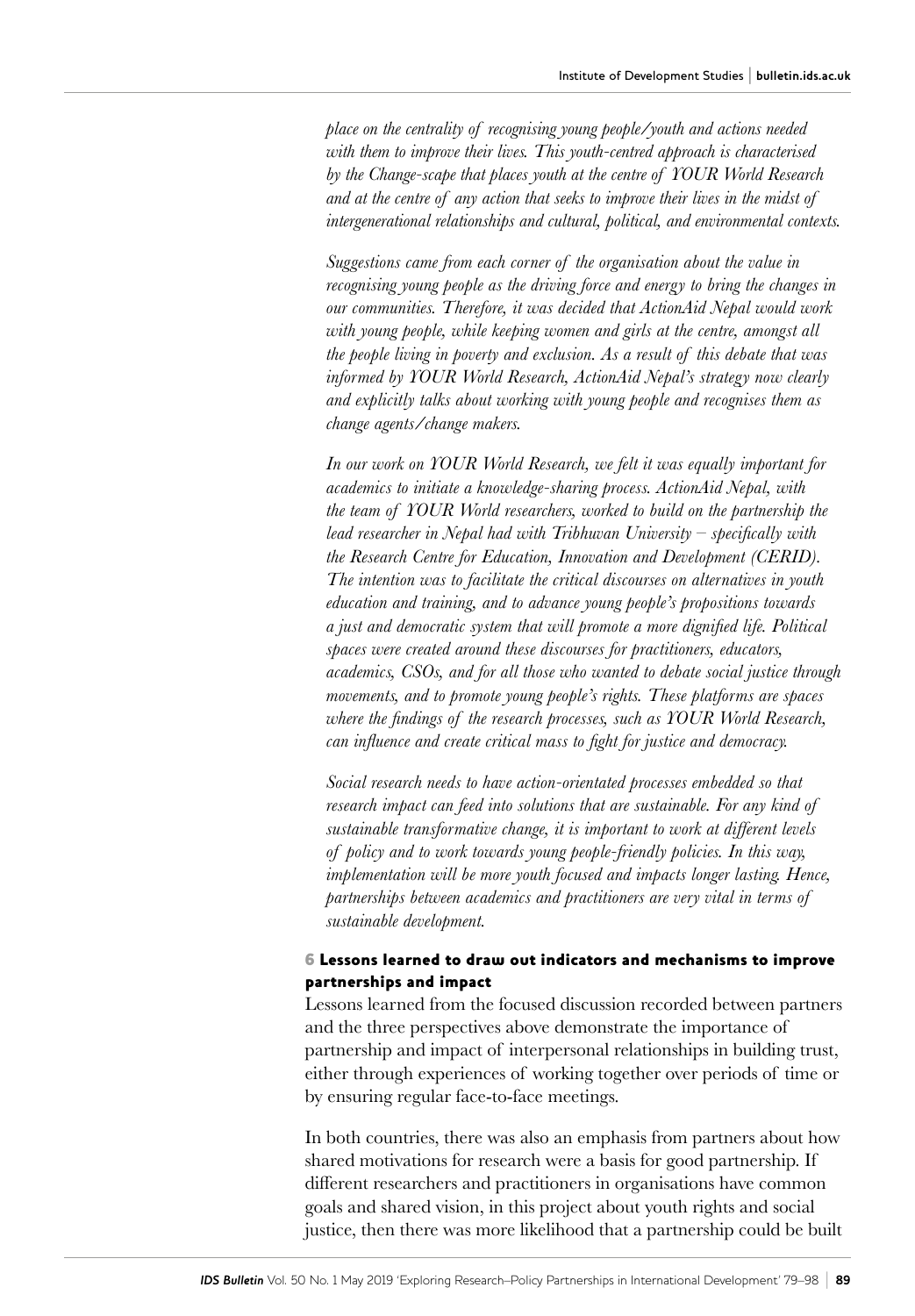or grow in strength. The sustainability of funding in order to build long-term interpersonal relationships and institutional partnerships was also raised in both countries. For example, in Ethiopia, the reflective piece by ChildHope and CHADET suggests that organisational growth and maturity due to long-term funding was important for building experience and allowing agencies to engage in partnerships more confidently and effectively.

It was also suggested by NGO partners that if there is an understanding that research has the potential to achieve impact, then the partnership between researchers and practitioners can be stronger. In YOUR World Research, due to the history of the PI as a practitioner for many years, this helped in forming the initial partnership. Although in theory, NGO partners wanted to support the research, at first they did this to varying extents; individuals had to be convinced of the value of the research as opposed to, for example, long-standing intervention strategies or participatory action processes that were seen as an alternative to different forms of research in communities. YOUR World Research had elements of co-construction and participatory action research combined with larger-scale qualitative research which helped different people across the NGOs to come on board with the evidence presented. It was most effective when presentations were given and regular meetings with different teams in NGOs were set up. It also helped when teams visited each other, the Nepal team to Ethiopia, and vice versa. This approach fits with the Change-scape process in that teams, whilst understanding their particular contexts, can share in mechanisms or strategies for ensuring that their research engages with youth and ultimately achieves transformation change. They felt that learning from each other in a very practical way was part of building trust, shared approaches to applied research, and pathways to impact.

Platforms and spaces for discourses and dialogue with research participants, service providers, and policymakers built together by researchers and practitioner partners proved to be effective and to make the research impactful. These spaces that link researchers, and indeed the youth that we work with, to decision makers in communities, service providers, and local and national policymakers are key mechanisms suggested in our Change-scape that was applied in our research. When these platforms and spaces for dialogue were set up early in the research process, they helped to engender interest and ownership of the research findings. For example, a national reference group of academics, policymakers, service providers and, in Nepal, leaders of youth movements and media met throughout the process. An initial meeting was set up during the planning phase to engender ownership and encourage interest in the findings.

By working together in a broader network or sea of relationships, different policymakers and service providers felt part of the process (as suggested by Johnson 2017). The partnership between YOUR World team researchers and partners grew through this process of creating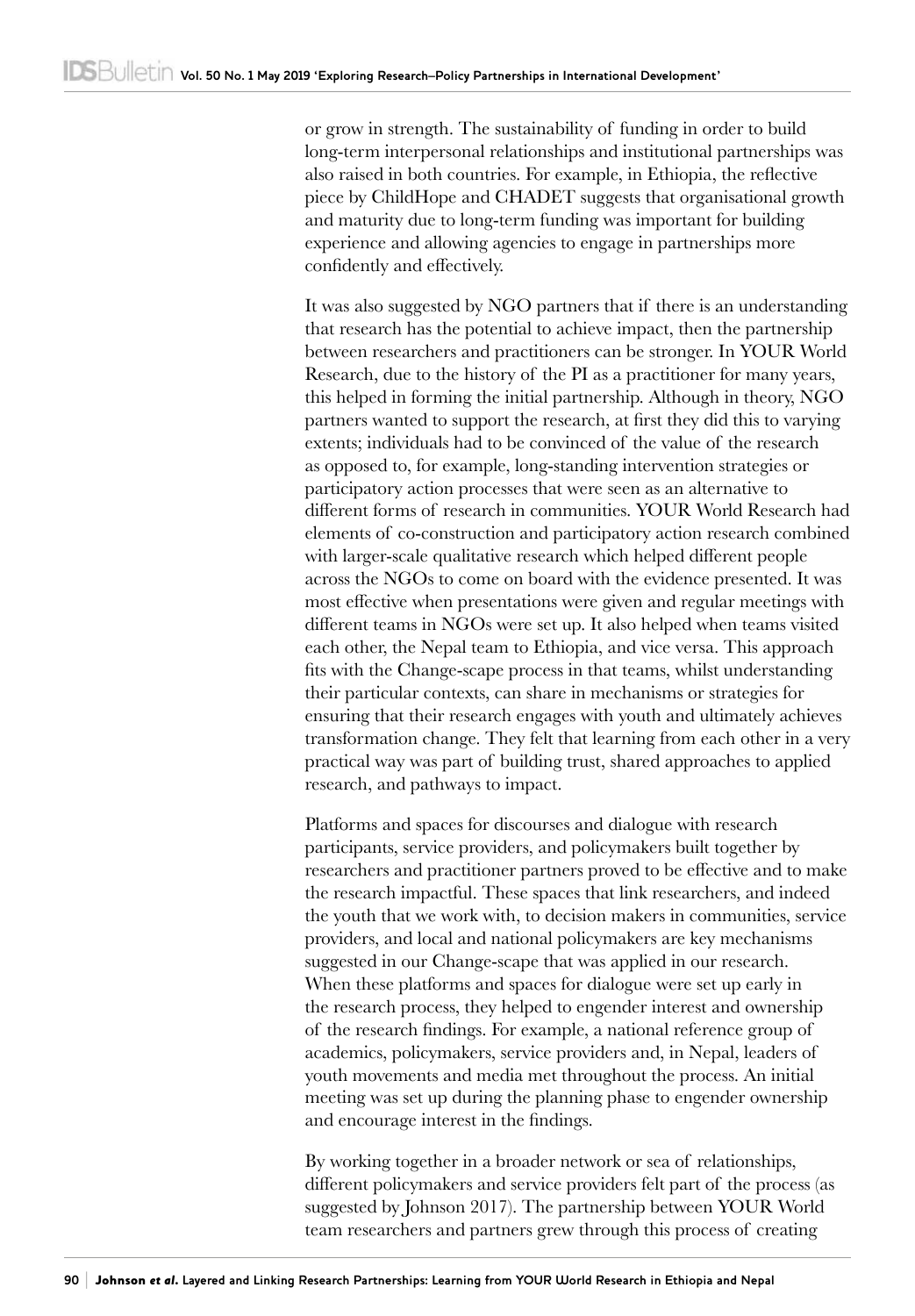participatory spaces, and strong relationships have also been formed with other stakeholders such as government; for example, between the research team, CHADET, and different government ministries and organisations concerned with youth in Ethiopia (see Section 7.1). As also suggested by Morton (2015), research users have a deep understanding of context and are significant players to involve in research processes to achieve impact.

Due to the fast-changing fragile environment and political systems in both Ethiopia and Nepal during the project, the teams and partners had to be flexible and respond to local and national events. This relied on the trust that had been built through interpersonal relationships between the PI and the partners so that the UK team listened to the wisdom of when and where to carry out research. Plans had to change constantly. The Change-scape, applied as a conceptual framework, helped all the partners to pay particular detail in their research design to changing context, and the project trusted the partners and national teams to respond to these changes in as flexible a way as funding allowed. The uncertainty in context was not limited to the global South and changes of positions of researchers in the UK also relied on trust from Southern research teams and partners.

The team has, however, worked together and has been able to be flexible; for example, in Nepal, changing focus from national to provincial decision making at government level due to changes in government structures. The YOUR World Research team in Ethiopia has responded to requests from their new government to comment on and contribute to the annual youth status report and to include the voices of the most marginalised youth in the development of their new youth policy. The Director General of Youth Participation in Ethiopia is collaborating with the research team to involve marginalised youth in national seminars as a way of enabling them to impact on national policy. In a similar way, provincial government is collaborating with the YOUR World Research team in Nepal on provincial and national youth seminars to influence policy most effectively. Such flexibility to respond to political and policy context and new opportunities has been supported by the qualitative and explanatory nature of the reporting for the fund, and also the emphasis from both ESRC and DFID on making research impactful.

To summarise, some of the indicators of good partnership that YOUR World Research partners have drawn out of the project data analysis and reflective perspectives are as follows:

- l A network/history of interpersonal relationships formed together;
- Shared motivations for research;
- l Shared visions on political issues of youth rights and social justice as goals of development;
- l A belief that research is important to inform policy and practice; and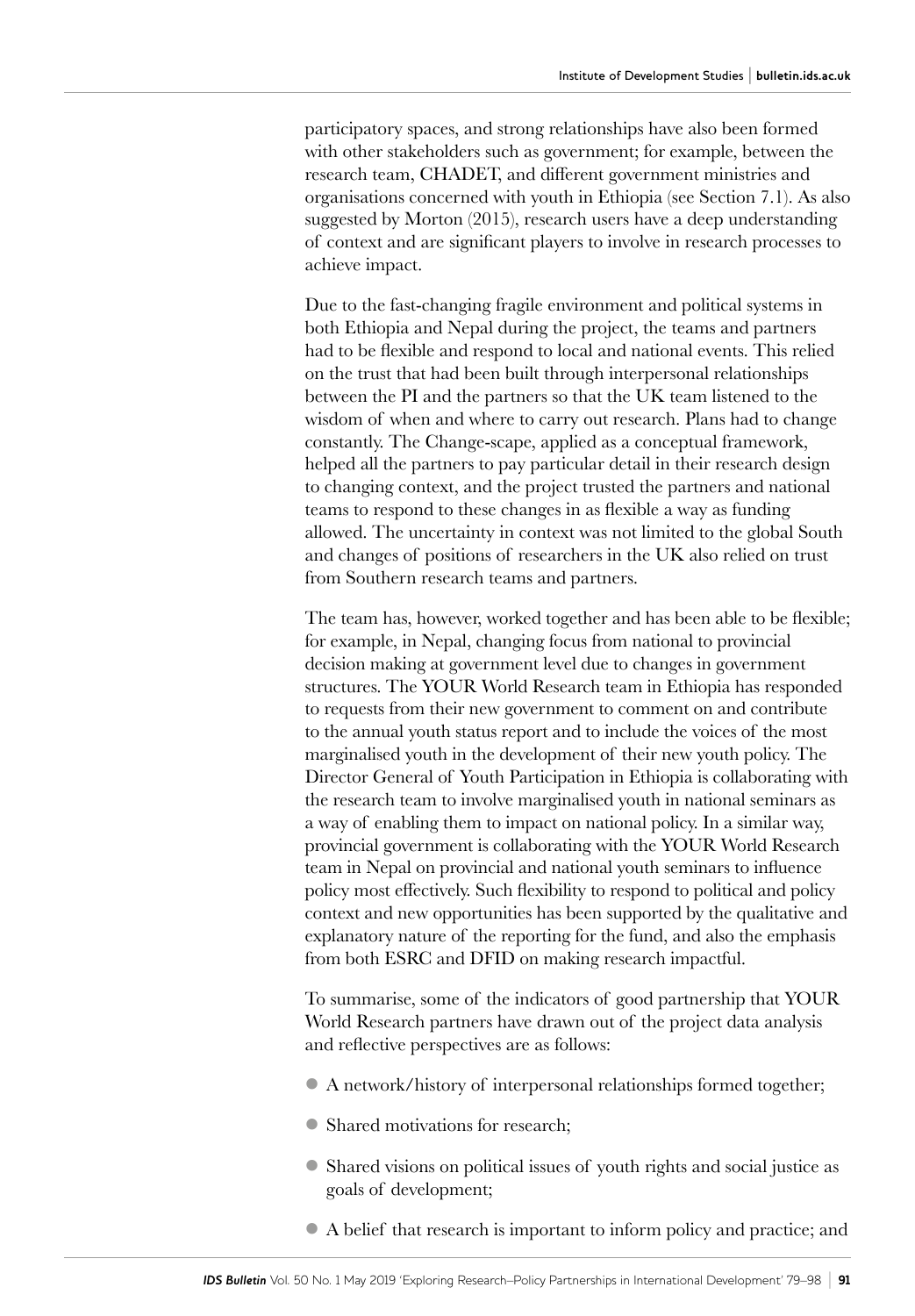l Ownership of the research process and findings by partners so that they are confident to amplify impacts in their own programming with marginalised children and youth, in new bids to donors, and in advocacy work to influence provincial and national youth policy.

The kinds of mechanisms or strategies that fit with our Change-scape approach and also make our research applied and supportive of our goal to achieve transformation are as follows:

- l Meetings to share approaches between partners in the global South and North whilst still paying attention to how the research and impact initiatives would be applied differently in order to respond to particular contexts;
- l Platforms and spaces for dialogue and discourse based on research created together to agree findings and discuss potential impact with participants of the research, including youth, and a broad range of decision makers and policymakers;
- l Flexibility to respond to shocks and changes in the environmental, institutional, and political contexts;
- Continued contact, remote and face-to-face mentoring, capacity building, and communication to ensure trust is maintained and issues resolved; and
- l Sustained sources of longer-term funding and support to build interpersonal and institutional relationships that form research partnerships that can lead to impact.

These mechanisms or strategies for making research more applied were identified in the perspectives above and through our analysis, and is the kind of practical learning that we think is useful to share in this collection of articles. From the beginning of the research process, there were relationships built between individuals due to co-construction of the proposal and design of the research. It was also important to jointly develop budgets and accountability measures specifying how to manage resources. In this way, when there were any contractual delays or misunderstandings about finances, there was a common starting point for discussion and processes that had been agreed upon.

It was noted in the partnerships that there was growing trust through the research process by ensuring regular face-to-face meetings and, when this was not possible, remote meetings. For example, the NGO partners in Nepal set up weekly meetings with the team. Communication systems were also a priority so that all team members and partners were on the same page. As also mentioned above, which is an indicator and a mechanism, spaces and platforms were created for discourses with service providers and policymakers locally, nationally, and internationally. The project originally planned to involve service providers at local and provincial level; set up national reference groups;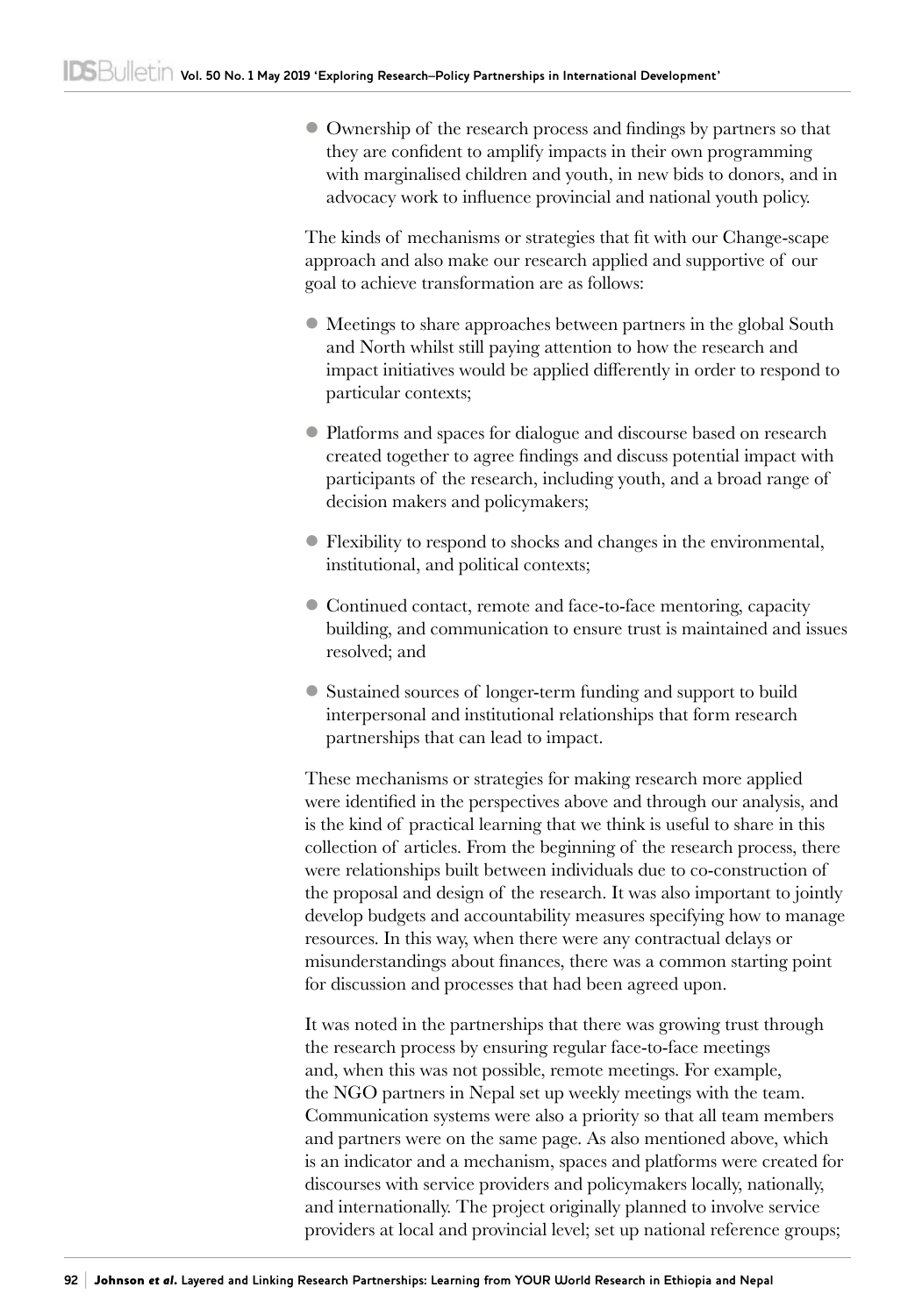and have South–South sharing with the all-team inception meeting held in Nepal, the all-team analysis meeting in Ethiopia; and the dissemination and research uptake in the UK. These forums were found to be important, both for ownership and research uptake for broader stakeholders, but also to build the strength of the partnerships.

Throughout the process of the research, the team has also sought further funding from new opportunities that arose; for example, national youth seminars held with broader stakeholders in Ethiopia and Nepal, and partners travelling to present and further collaborate on impact, supported by the ESRC-DFID-funded Impact Initiative and by ESRC and DFID. At a conference to celebrate the ESRC-DFID joint fund in Delhi, both country teams also made new partnerships which are building: in Ethiopia to mainstream disability into inclusive policies in sub-Saharan Africa (see Kett *et al.*, this *IDS Bulletin*); and in Nepal with a project working with youth, sport, and culture.

#### 7 YOUR World/CHADET partnership as a platform for creating impact

This section presents a reflective perspective that helps to understand one of the layers of the multifaceted partnership of YOUR World Research. The perspective demonstrates how strong partnership can help us to learn from youth about their strategies to navigate uncertainty in their lives, to create more impact by supporting them instead of acting on adult assumptions about their lives. It also shows how research can lead to transformation of programmes, policy, organisational attitudes, and behaviour and eventually societal change. The motivation for CHADET and researchers from YOUR World Research is the transformation of marginalised youth lives, communities, organisations, researchers, and the broader context. This is ambitious but this section provides details of how steps towards this are being achieved through partnership and by sharing our experiences of partnership in YOUR World Research with others.

#### **7.1 Reflective perspective of CHADET (Anannia Admassu)**

*The research, in the case of CHADET, has helped to strengthen its existing relationship with the Technical and Vocational Education and Training (TVET) agency, a government body that focuses on skills development of young people. By demonstrating how we've listened to the views of young people, we are now able to make plans to develop new projects jointly, at local and regional levels, attracting other institutions and stakeholders to be part of these efforts.*

*The nature of the research has demonstrated the benefit of pulling together*  expertise and collaboration between agencies that are involved in carrying out *research with children and young people. This was particularly found to be important for establishing and strengthening new partnerships and for sharing learning from the findings of the research that is being undertaken by other agencies. For example, both the Population Council and the Young Lives study in Ethiopia have joined the YOUR World Research national reference group and collaborated in the research into policy and practice seminars.*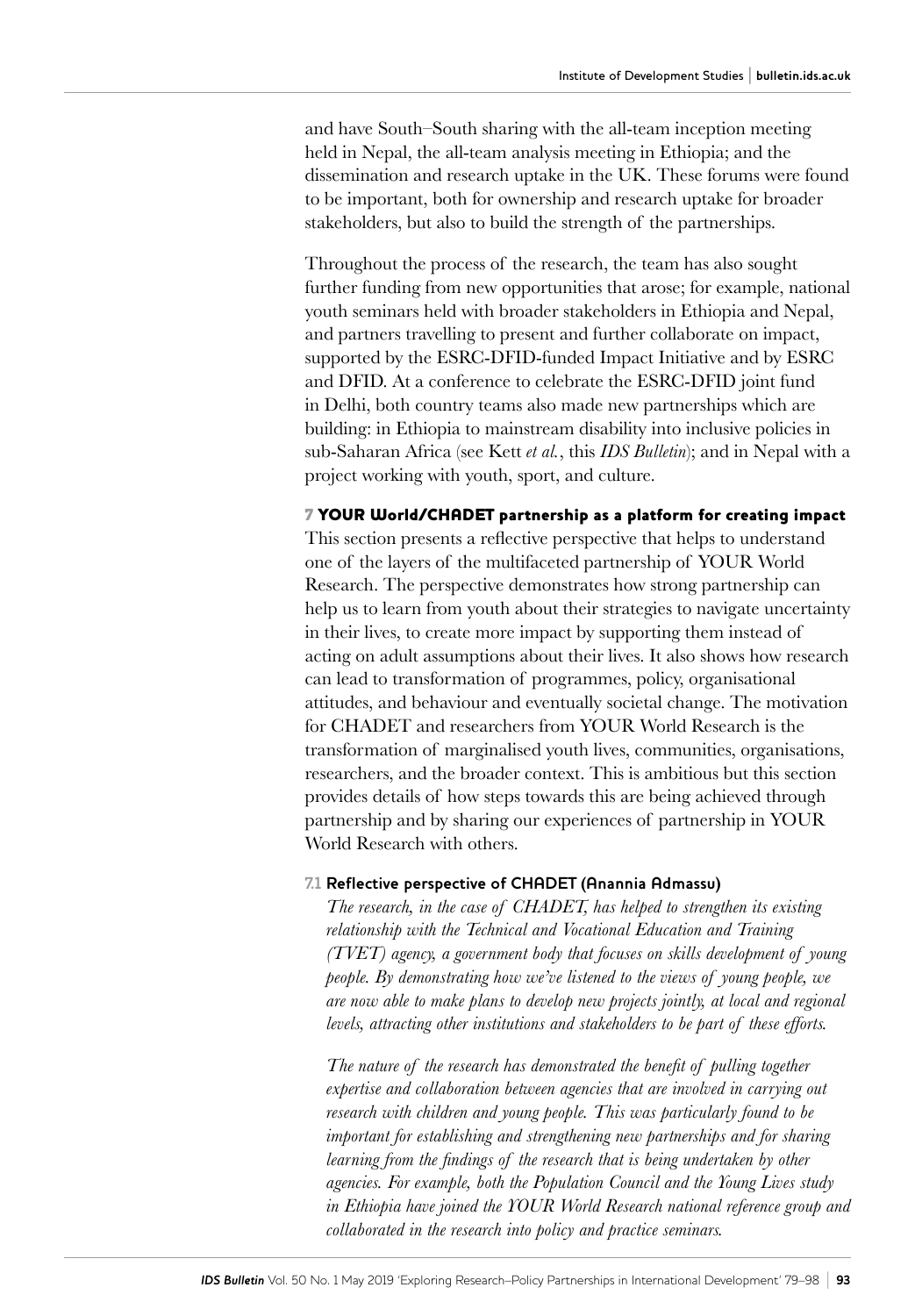*YOUR World Research has also had an impact on CHADET's implementation projects. This research undertaking is timely and instrumental for both CHADET and ChildHope in that learning will contribute to the development of new programmes to address the needs of children who are transitioning from childhood to adulthood, taking into account the local context. We will build stronger child-centred approaches like the Change-scape into projects to make sure they take children's voices, their interaction with adults in communities, and their changing political contexts, into account. As CHADET*  and ChildHope are both recipients of current funding from DFID to implement *a project designed to address the educational needs of tens of thousands of vulnerable girls, we will look at applying the findings of YOUR World Research to that live project, too.*

*CHADET is looking at how best to make use of academic research to improve their work in the future through initiating collaboration with institutions, for example local universities, to undertake studies of a similar nature.*

*In countries such as Ethiopia, the relationship between the government and civil society organisations has been characterised by lack of trust and a limited level of collaboration. The fact that CHADET is part of this youth-centred research has helped it to provide evidence and hard facts that have convinced the government to better understand the challenges and prospects of its policies towards young marginalised people in the country. The Change-scape has helped to link youth voices to this changing political context so that young people can be seen as agents of change.*

*When the doors are closed, you have to use the windows to get in!*

*Now with the new government in Ethiopia, there is even more opportunity to work together in partnership and create impact. The recently formed Ministry of Women, Children and Youth* [formerly the Ministry of Women and Children's Affairs, and the Ministry of Youth and Sports] *is now also collaborating with YOUR World Research and CHADET on the final youth seminars for the project and in redeveloping its youth policy.*

*CHADET has an opportunity to use its existing networks, for instance, the Consortium of Civil Society Organisations in Ethiopia, to disseminate the findings of YOUR World Research in different platforms and working groups across its operational areas.*

*There is also a better chance for creating impact by strengthening networks and exchange of skills and knowledge between higher learning institutions in Ethiopia with that of the UK.*

#### 8 Conclusions across the partnership

The key points that we have tried to illustrate through partnerreflective perspectives answer our question: *Do partnerships require trustful relationships, ownership, and commitment to action to bring about societal change*? The indicators and mechanisms we have drawn out in the article and summarised below, along with growing evidence of impact (for example, provided in the CHADET reflective perspective) suggest that the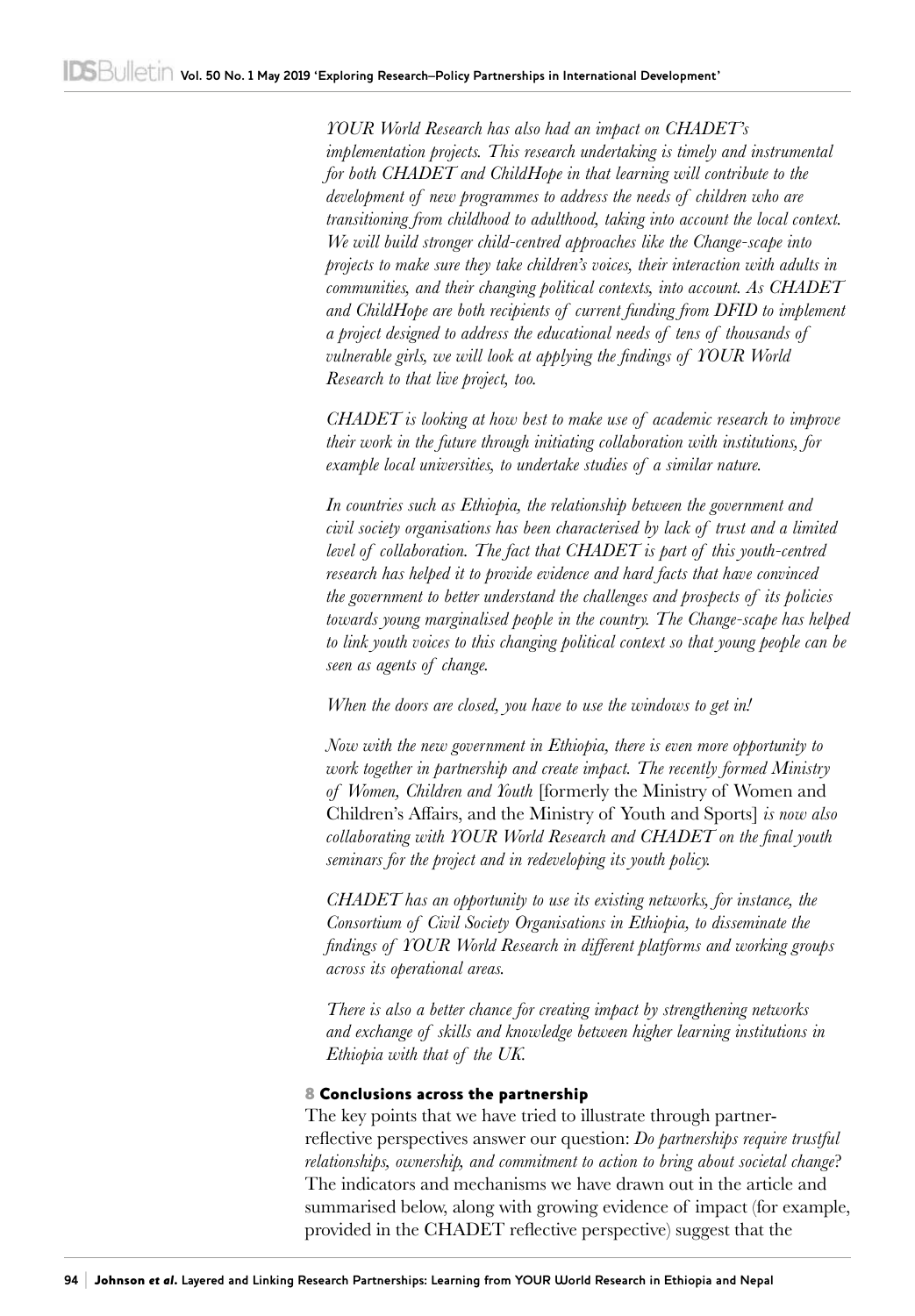answer is yes. From the perspective of YOUR World Research partners, these indicators and mechanisms were what we regarded as important to both keep the research going in challenging political and fragile environments, and to make steps towards achieving our shared goals of transforming youth lives.

A key indicator was that the partnership has many layers which consist of interpersonal relationships that need to be fostered, nurtured, and sustained. This may be through the experience of working together over time when trust is gradually built, but in new relationships, in order to build trust, space and resources need to be incorporated into bids. The related mechanisms included face-to-face meetings within organisations, between organisations, and between country teams, for example, so that the researchers and partners can establish trustful ways of working together. Indicators of good partnership include interpersonal relationships alongside shared values and visions about development.

Fitting with our conceptual framework of applied research, Change-scape, good partnerships in fast-changing political and environmentally fragile contexts also require mechanisms that enable people, projects, and funding to be flexible and responsive to changing institutional, environmental, and political situations so that research can be carried out safely and effectively, but also so that teams can take unexpected opportunities to create impact such as those arising from a change of government in Ethiopia. These have arisen throughout YOUR World Research in times of rapid political change, and as relationships and trust with broader stakeholders grows as they get to know researchers and partners and see the research findings. Partnerships emerge, develop, and grow as research projects progress and they therefore need to be able to respond in the anticipation of bringing about impact. Indeed, in both the countries involved, Ethiopia and Nepal, significant changes in national and provincial government provided an opportunity for the partnerships to impact on societal change through new and emerging policies for marginalised youth. This required mechanisms that allowed the partnerships to be flexible and willing to adjust activities as part of the commitment to bringing about societal change.

The reflective perspectives also recognise that the YOUR World Research partnerships and the marginalised youth that we work with function in Change-scapes, landscapes in continual flux and change. There may be fast-changing fragile environments and political systems but also slow-moving embedded social norms and discrimination that sometimes take generations to shift. In this context, partnership is recognised in YOUR World Research at every level, with the marginalised youth, their families and communities, and the broader environmental, cultural, institutional, and political context. Therefore, YOUR World Research planned processes follow our socioecological Change-scape conceptual framework that is also informed by critical realism. Based on the Change-scape, mechanisms are therefore built into research to address power dynamics and help research users to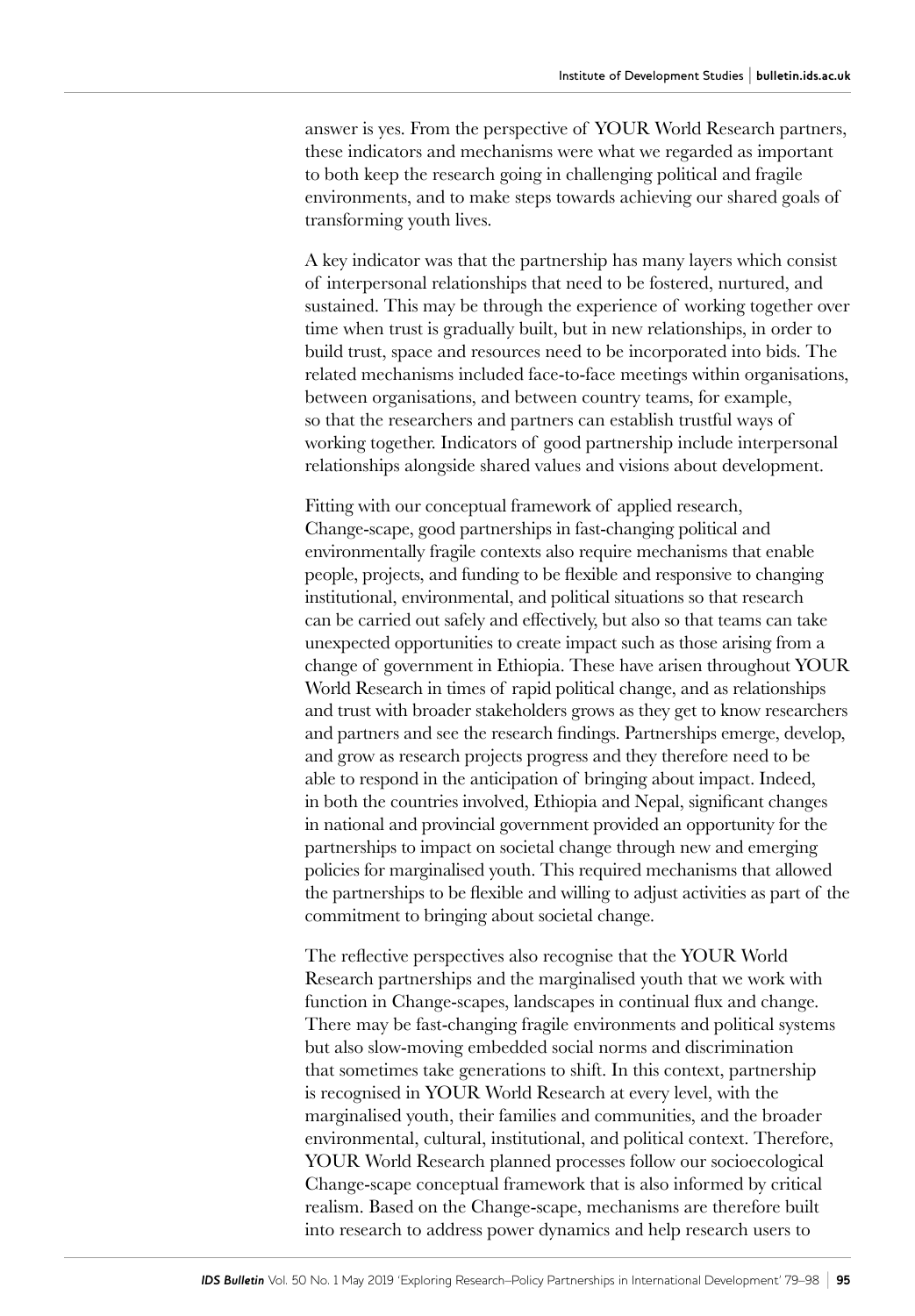listen to the perspectives of children and young people, and so inform policy and practice and ultimately achieve transformational change (Johnson 2015, 2017).

In this Change-scape, spaces for dialogue and mechanisms to support collaboration and commitment to change as a result of participant perspectives were planned. This included mechanisms to co-construct meanings and methods to explore uncertainty with young people so that they found the research interviews meaningful and wanted to continue to engage with us and community members, service providers, and policymakers who might listen. Planning local and provincial verification sessions were key mechanisms in which youth and adults in communities and service providers could debate what is or is not possible to support youth strategies, as were reference groups at national level that have engaged, provided advice, and are now keen to engage in research uptake. We recognise that youth are linked to their context but that they can also be agents of change and create impact.

Partnership building and transforming is impact in itself and the Change-scape conceptual framework is designed to develop partnership and this impact in each stage of the research lifecycle. The depth and breadth of community–university partnerships has grown within and across countries (Banks *et al.* 2019) and we welcome this article as an opportunity to celebrate that. The different layers of the YOUR World partnership have served as a platform to make steps towards creating impact in a number of areas. Immediately, with academics and practitioners working together on seminar series for discussion about marginalisation and youth with national universities in Nepal and with ministries in Ethiopia; our own partners' programmes in both countries; and in informing policy documents in NGOs and government.

In the longer term, our work with youth and adults in participatory spaces and in dialogue with service providers informs other levels, but will eventually transform the lives of the youth we work with. There are some signs of transformation from youth action; for example, in Nepal as early as one year before project completion, a group of youth from Kathmandu went to demand their rights and services from providers, who were willing to listen. Just as partnerships are layered and change over time, influence and impact are also layered and need to be connected to the realities of the research participants and the changing political systems that we work within.

#### Notes

- This issue grew out of the Impact Initiative for International Development Research which seeks to maximise impact and learning from ESRC-DFID's Joint Fund for Poverty Alleviation Research and their Raising Learning Outcomes in Education Systems Research Programme.
- <sup>+</sup> 'Insecurity and Uncertainty: Marginalised Young People's Living Rights in Fragile and Conflict Affected Situations in Nepal and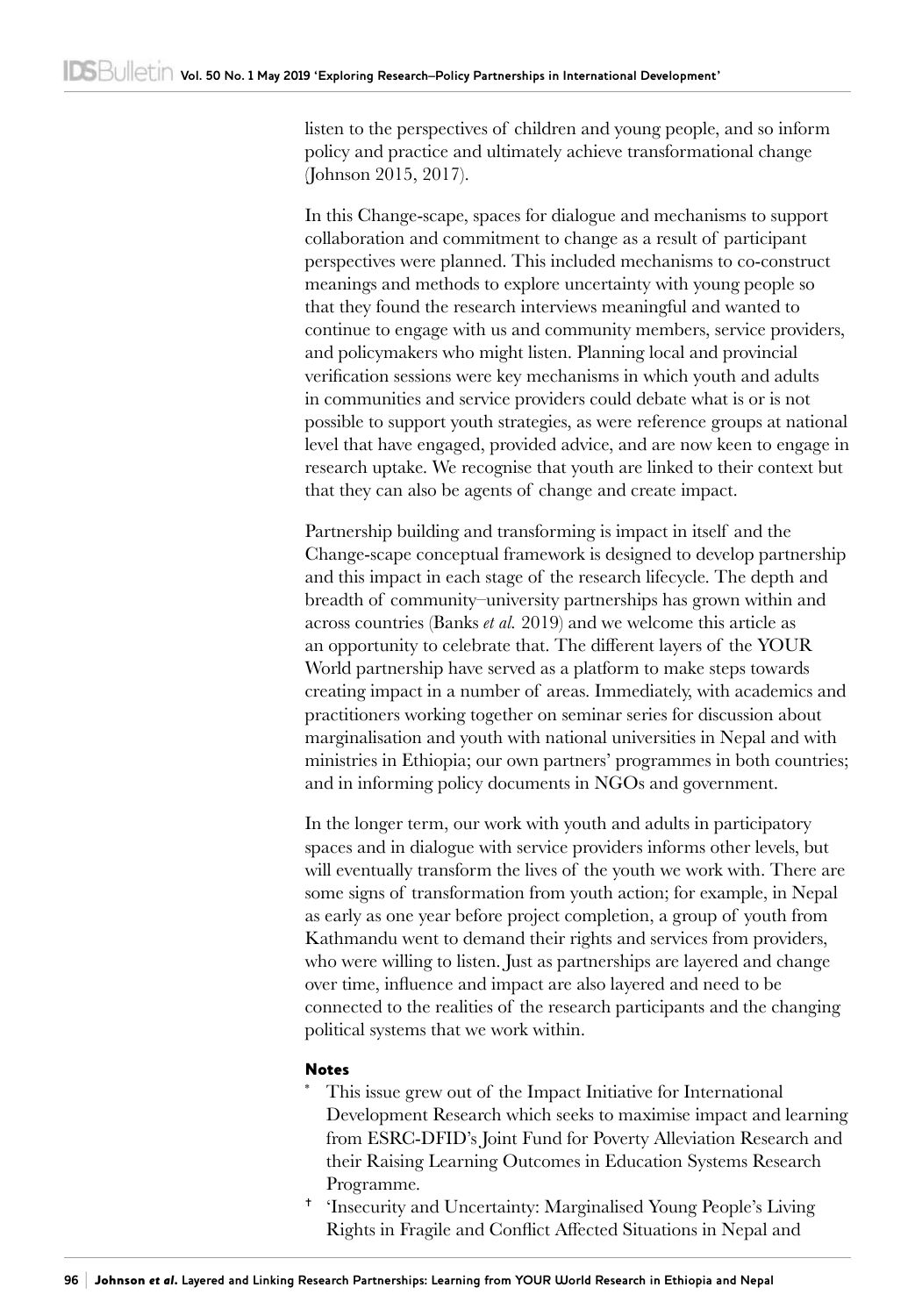Ethiopia', funded by ESRC-DFID's Joint Fund for Poverty Alleviation Research [ES/N014391/1 (University of Brighton) and ES/N014391/2 (Goldsmiths, University of London)]. Research also known as Youth Uncertainty Rights (YOUR) World Research: [www.gold.ac.uk/anthropology/research/staff/insecurity](http://www.gold.ac.uk/anthropology/research/staff/insecurity)-anduncertainty/.

- Thank you to the marginalised youth and broader stakeholders YOUR World Research works with in Ethiopia and Nepal. Also to our hard-working international teams: in the UK – Dr Andy West and Signe Gosmann; in Ethiopia – Dr Melese Getu, Amid Ahmed, and Milki Getachew; and in Nepal – Dr Sumon Tuladhar, Shubhendra Shrestha, and Sabitra Neupane. Thanks also to James Georgalakis and the team at the ESRC-DFID-funded Impact Initiative for their support and guidance on research impact and on this article.
- 1 Principal Investigator (PI) of the ESRC-DFID Joint Fund for Poverty Alleviation Research-funded research on Youth and Uncertainty, Goldsmiths, University of London, UK.
- 2 Managing Director of CHADET, Ethiopia.
- 3 Associate Pro-Vice Chancellor for Research and Enterprise, University of Brighton, UK.
- 4 Executive Director of ChildHope, UK.
- 5 Organizational Effective Manager, ActionAid Nepal.
- 6 [www.gold.ac.uk/anthropology/research/staff/insecurity](http://www.gold.ac.uk/anthropology/research/staff/insecurity)-anduncertainty/.

#### References

Banks, S. *et al.* (2019) 'Between Research and Community Development: Negotiating a Contested Space for Collaboration and Creativity', in S. Banks, A. Hart, K. Pahl and P. Ward (eds), *Coproducing Research: A Community Development Approach*, Bristol: Policy Press

Batsow, S.; Dunleavy, P. and Tinkler, J. (2014) *The Impact of the Social Sciences: How Academics and their Research Make a Difference*, London: Sage

- Johnson, V. (2017) 'Moving Beyond Voice in Children and Young People's Participation', *Action Research* 15.1: 104–24
- Johnson, V. (2015) 'Valuing Children's Knowledge: The Politics of Listening', in R. Eyben, I. Guijt, C. Roche and C. Shutt (eds), *The Politics of Evidence and Results in International Development: Playing the Game to Change the Rules?* Rugby: Practical Action Publishing
- Johnson, V. (2011) 'Conditions for Change for Children and Young People's Participation in Evaluation: Change-Scape', *Child Indicators Research* 4.4: 577–96
- Johnson, V.; West, A.; Tuladhar, S.; Shrestha, S.M. and Neupane, S. (forthcoming, 2019) 'Marginalised Youth Navigating Uncertainty: Reflections on Co-Construction and Methodology in Nepal', in C. Walker, A. Zoli and S. Zlotowitz (eds), *New Ideas for New Times: A Handbook of Innovative Community and Clinical Psychologies*, London: Palgrave